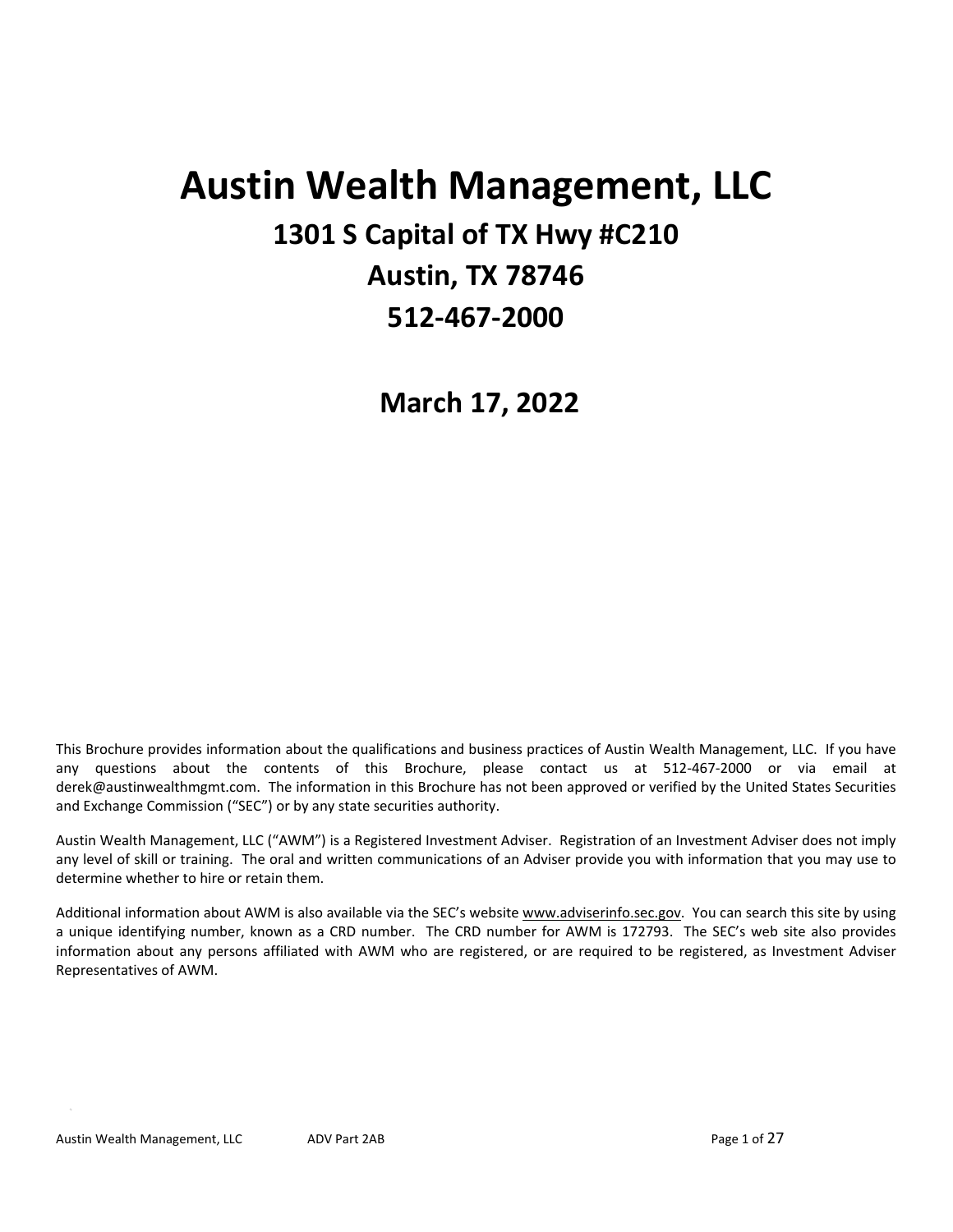This Brochure dated March 17, 2022, is the annual amendment to the firm's previously published Brochure.

Since the filing of the firm's last annual update Brochure dated March 30, 2021, subsequently amended July 26, 2021, and October 06, 2021, we have made various minor updates to the Brochure but no material changes were made.

Pursuant to regulatory requirements, we will deliver to you a summary of any material changes to this and subsequent Brochures within 120 days of the close of our fiscal year. We may further provide other ongoing disclosure information about material changes as necessary. All such information will be provided to you free of charge. Currently, our Brochure may be requested at any time, without charge, by contacting Derek Ripp at 512‐467‐2000.

Additional information about AWM is also available via the SEC's website www.adviserinfo.sec.gov. You can search this site by using a unique identifying number, known as a CRD number. The CRD number for AWM is 172793. The SEC's web site also provides information about any persons affiliated with AWM who are registered, or are required to be registered, as Investment Adviser Representatives of AWM.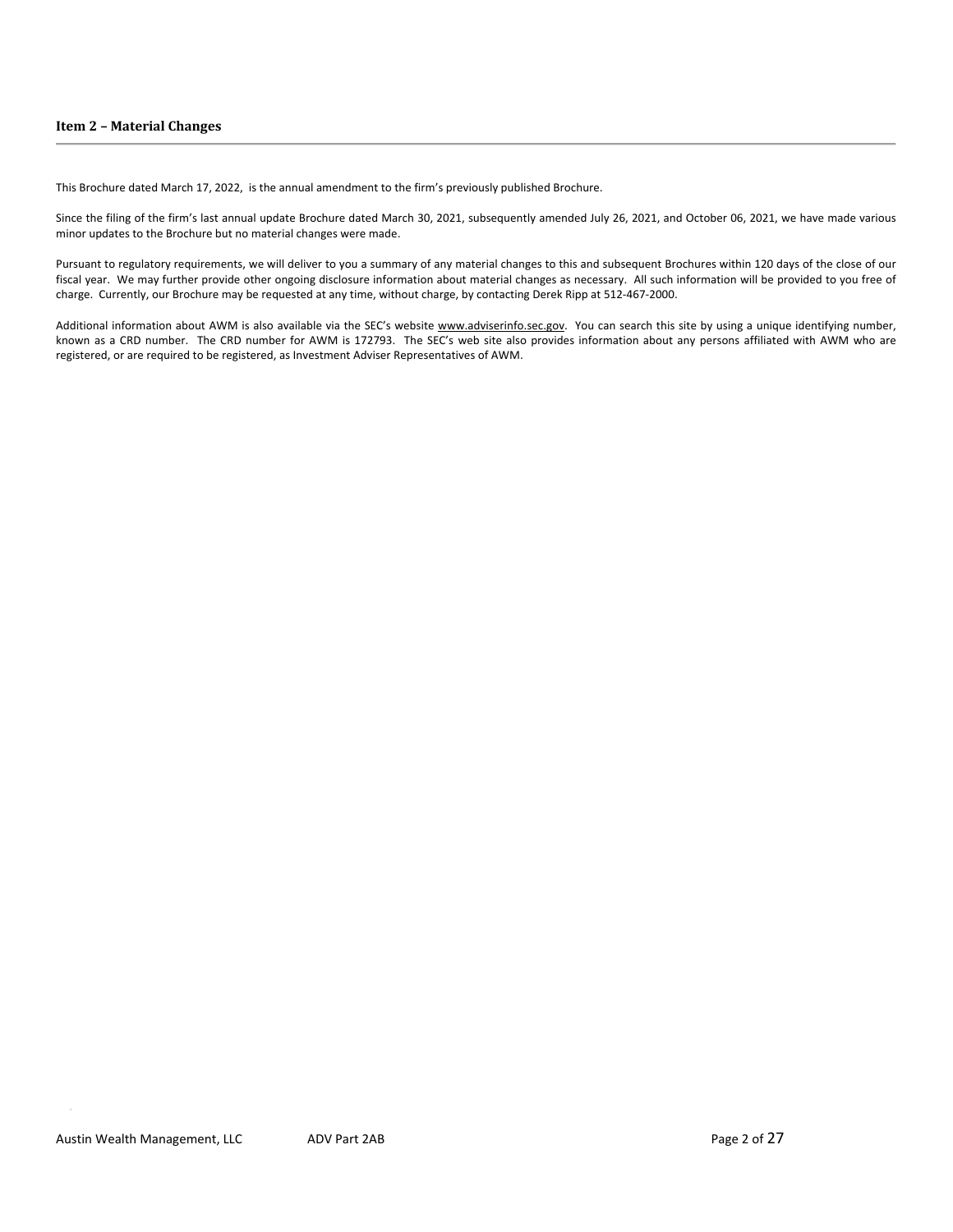**Item 3 – Table of Contents**

|                                  | Item 1 - Cover Page<br>1 |                                                                                             |                |
|----------------------------------|--------------------------|---------------------------------------------------------------------------------------------|----------------|
| <b>Item 2 - Material Changes</b> |                          |                                                                                             | $\overline{2}$ |
| Item 3 - Table of Contents       |                          |                                                                                             | 3              |
|                                  |                          | <b>Item 4 - Advisory Business</b>                                                           | 5              |
|                                  |                          | <b>Services</b>                                                                             | 5              |
|                                  | 1.                       | <b>Financial Planning Project</b>                                                           | 5              |
|                                  | 2.                       | <b>Wealth Management Services</b>                                                           | 6              |
|                                  | 3.                       | Qualified Retirement Plan Advisory Services                                                 | 7              |
|                                  |                          | Item 5 - Fees and Compensation                                                              | 8              |
|                                  | 1.                       | <b>Financial Planning Project Fee</b>                                                       | 8              |
|                                  | 2.                       | <b>Wealth Management Services Fees</b>                                                      | 8              |
|                                  | 3.                       | Qualified Retirement Plan Advisory Services Fees                                            | 9              |
|                                  |                          | Item 6 - Performance Based Fee and Side by Side Management                                  | 9              |
|                                  |                          | Item $7 - Types$ of Client(s)                                                               | 9              |
|                                  |                          | Item 8 - Methods of Analysis, Investment Strategies and Risk of Loss                        | 9              |
|                                  | 1.                       | <b>Fundamental Analysis</b>                                                                 | 10             |
|                                  | 2.                       | Modern Portfolio Theory (MPT)                                                               | 10             |
|                                  | 3.                       | <b>Technical Analysis</b>                                                                   | 10             |
|                                  | 4.                       | <b>Cyclical Analysis</b>                                                                    | 10             |
|                                  | 5.                       | <b>Risks</b>                                                                                | 10             |
|                                  |                          | Item 9 - Disciplinary Information                                                           | 13             |
|                                  |                          | Item 10 - Other Financial Industry Activities and Affiliations                              | 13             |
|                                  | 1.                       | <b>Broker Dealer Relationship</b>                                                           | 13             |
|                                  | 2.                       | Insurance                                                                                   | 13             |
|                                  | 3.                       | <b>Other Affiliations</b>                                                                   | 13             |
|                                  |                          | Item 11 - Code of Ethics, Participation or Interest in Client Accounts and Personal Trading | 13             |
|                                  | 1.                       | <b>General Information</b>                                                                  | 13             |
|                                  | 2.                       | Participation or Interest in Client Accounts                                                | 13             |
|                                  | 3.                       | <b>Personal Trading</b>                                                                     | 13             |
|                                  | 4.                       | <b>Privacy Statement</b>                                                                    | 13             |
|                                  | 5.                       | <b>Conflicts of Interest</b>                                                                | 13             |
|                                  |                          | Item 12 - Brokerage Practices                                                               | 14             |
|                                  | 1.                       | <b>Soft Dollars</b>                                                                         | 14             |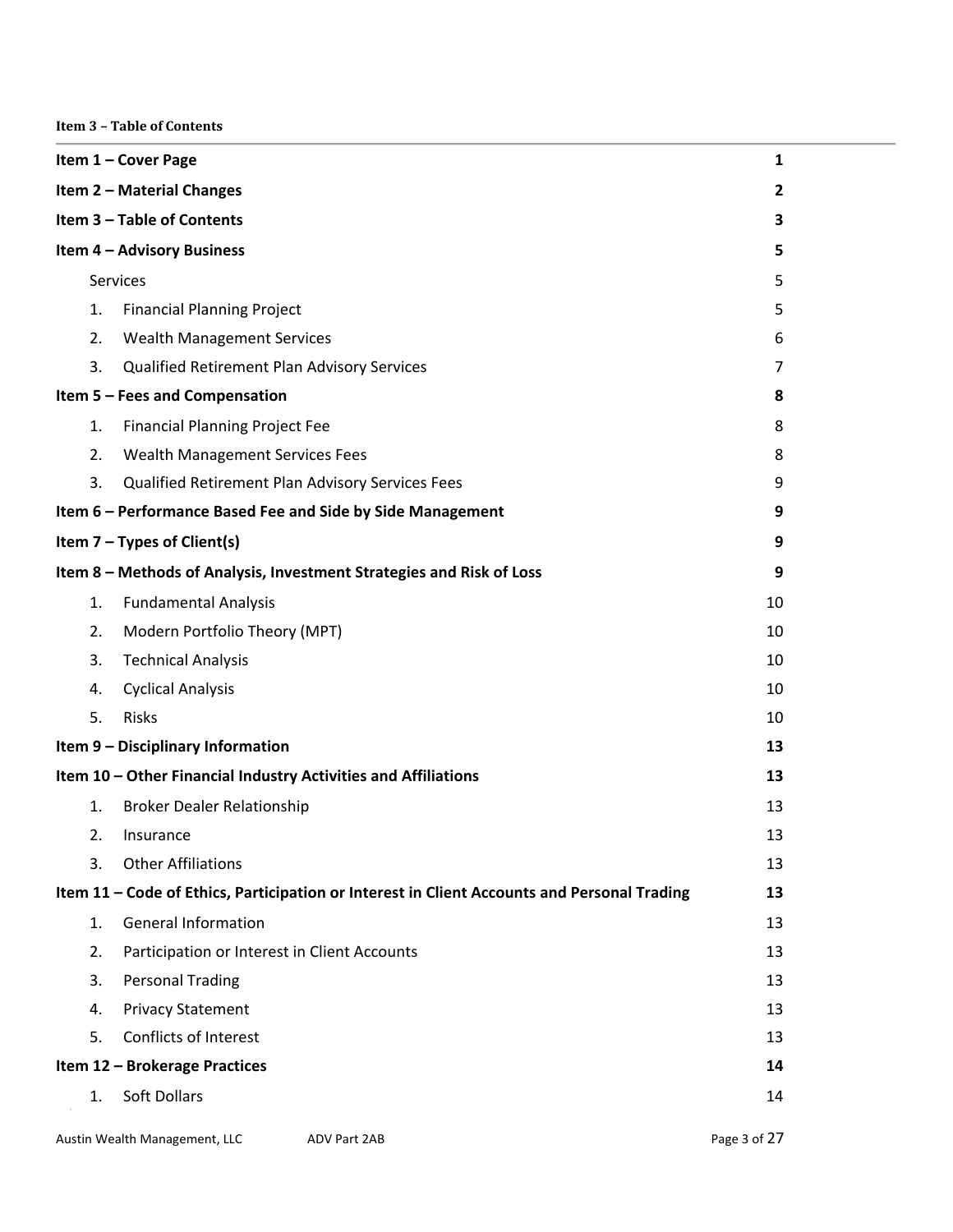| 2. | <b>Best Execution</b>                                   | 14 |
|----|---------------------------------------------------------|----|
| 3. | <b>Brokerage for Client Referrals</b>                   | 14 |
| 4. | Directed Brokerage                                      | 14 |
| 5. | Trading                                                 | 14 |
|    | Item 13 - Review of Accounts                            | 14 |
| 1. | Reviews                                                 | 14 |
| 2. | Reports                                                 | 15 |
|    | Item 14 - Client Referrals and Other Compensation       | 15 |
|    | Item 15 - Custody                                       | 15 |
|    | Item 16 - Investment Discretion                         | 15 |
|    | Item 17 - Voting Client Securities                      | 15 |
|    | Item 18 - Financial Information                         | 15 |
|    | ADV Part 2B Brochure Supplement - Kevin Xavier Smith    | 17 |
|    | Item 1 - Cover Page                                     | 17 |
|    | Item 2 - Educational Background and Business Experience | 18 |
|    | Item 3 - Disciplinary History                           | 18 |
|    | Item 4 - Other Business Activities                      | 18 |
|    | Item 5 - Additional Compensation                        | 19 |
|    | Item 6 - Supervision                                    | 19 |
|    | ADV Part 2B Brochure Supplement - Derek David Ripp      | 20 |
|    | Item 1 - Cover Page                                     | 20 |
|    | Item 2 - Educational Background and Business Experience | 21 |
|    | Item 3 - Disciplinary History                           | 21 |
|    | Item 4 - Other Business Activities                      | 21 |
|    | Item 5 - Additional Compensation                        | 21 |
|    | Item 6 - Supervision                                    | 21 |
|    | ADV Part 2B Brochure Supplement - John R. Toungate      | 22 |
|    | Item 1 - Cover Page                                     | 22 |
|    | Item 2 - Educational Background and Business Experience | 23 |
|    | Item 3 - Disciplinary History                           | 23 |
|    | Item 4 - Other Business Activities                      | 23 |
|    | Item 5 - Additional Compensation                        | 23 |
|    | Item 6 - Supervision                                    | 23 |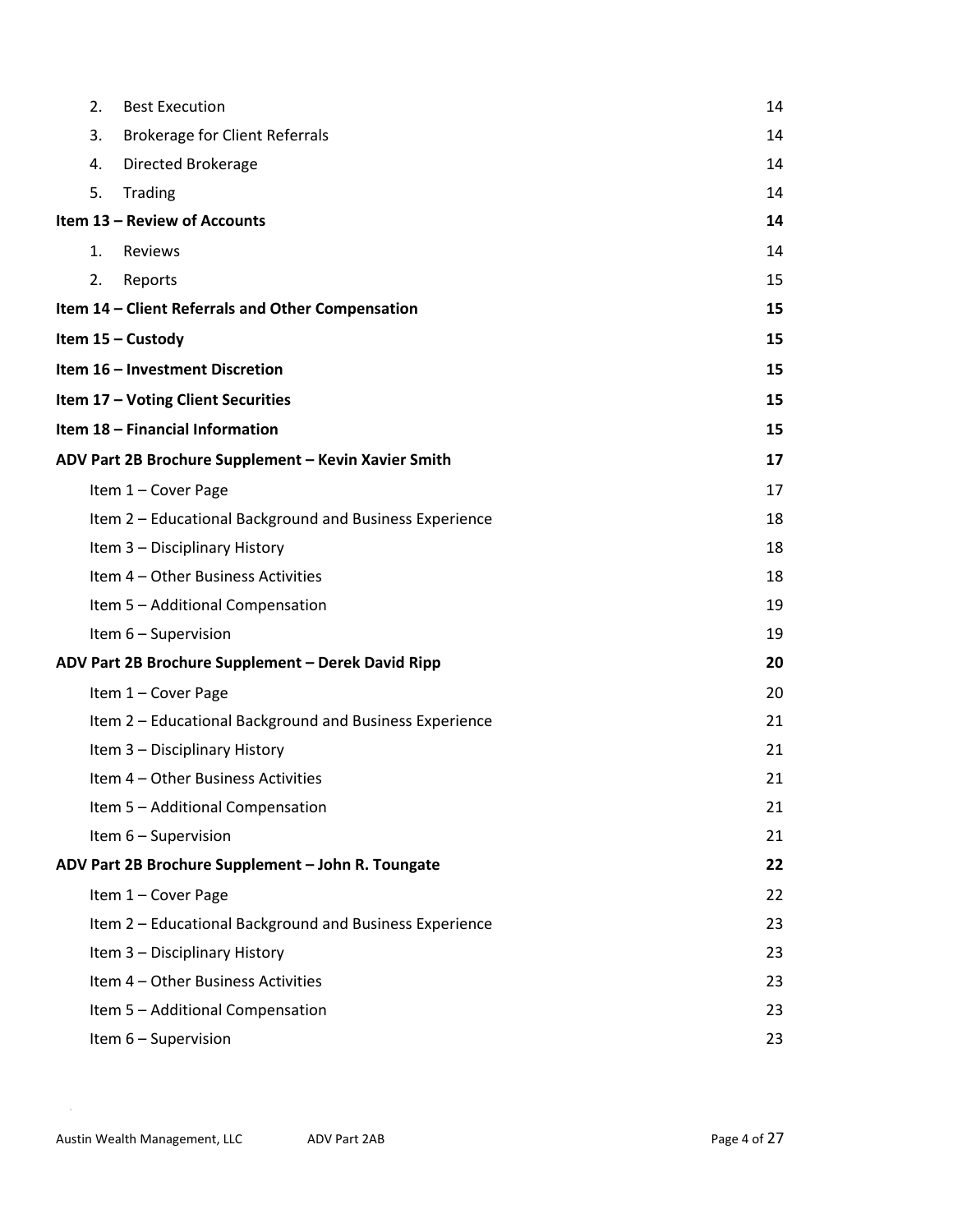# **Item 4 – Advisory Business**

Austin Wealth Management, LLC ("AWM") is a Registered Investment Adviser ("Adviser") which offers investment advice and other financial services to clients.

We provide investment advice through Investment Adviser Representatives ("Advisor") associated with us. These individuals are appropriately licensed, qualified, and authorized to provide advisory services on our behalf. In addition, all advisors are required to have a college degree, professional designation, or equivalent professional experience.

AWM was founded in 2009 by Daniel Davila III (now retired) and Kevin X. Smith. Derek Ripp serves as the Chief Compliance Officer for AWM.

Our core principles are Education, Advocacy, and Accountability. We serve as professional educators and client-driven advocates because we believe that a wellinformed client is necessary to make important financial decisions. Our mission is to constantly improve the way financial advice is given, by using illustrations and analogies to make complex concepts easier to grasp, so that people will make better decisions to improve their quality of life and sense of financial security. We have built a team of professionals with specialized knowledge, who work together to collectively serve our clients by communicating effectively, making sure changes take place, progress is made, and our clients are happy.

#### **Services**

We offer two primary services designed for individuals, high net worth individuals, trusts, and estates: (a) an up front, one-time comprehensive Financial Planning Project and (b) ongoing Wealth Management services, which includes both financial planning and investment advisory services. For select clients, we offer Financial Planning only and Investment Advisory only services.

Because AWM is a registered investment adviser, we are required to meet certain fiduciary standards when providing investment advice to clients. Additionally, when we provide investment advice related to a retirement plan account or an individual retirement account, we are considered fiduciaries within the meaning of Title I of the Employee Retirement Income Security Act and/or the Internal Revenue Code, as applicable, which are laws governing retirement accounts. As such, we are required to act in your best interest and not put our interest ahead of yours, even though our compensation creates some conflicts with your interests in that the more you have us manage, the more we can earn. Our clients however are under no obligation to use services recommended by our associated persons. Furthermore, we believe that our recommendations are in the best interests of our clients and are consistent with our clients' needs.

We also provide consulting and advisory services to small business owners and human resources teams for employer-sponsored retirement plans in accordance with the Employee Retirement Income Security Act ("ERISA") through our 401(PRO) service. The services provided are ERISA 3(21) and 3(38) fiduciary services. When delivering ERISA services, we will perform these services for the retirement plan as a fiduciary under ERISA Section 3(21)(A)(ii) and will act in good faith and with the degree of diligence, care and skill that a prudent person rendering similar services would exercise under similar circumstances. These services are provided on a discretionary basis for ERISA 3(38) services and a non‐discretionary basis for ERISA 3(21) services.

# **1. Financial Planning Project**

The Financial Planning Project consists of an initial evaluation of the client's financial situation and the presentation of a comprehensive financial plan. In performing this service, we typically examine and analyze your overall financial situation, which may include issues such as taxes, insurance needs, overall debt, credit, business planning, retirement savings and reviewing your current investment program. Our services may include all or only one of the items listed below, depending upon the scope of our engagement with you:

| <b>Financial Planning Project Services</b> |                                                                         |
|--------------------------------------------|-------------------------------------------------------------------------|
| Data Collection and Organization           | Detailed collection and organization of all relevant financial data     |
| <b>Goal Planning</b>                       | Prioritizing financial objectives and organizing a strategy accordingly |
| Cash Flow Budgeting                        | Extensive cash flow analysis and budgeting                              |
| <b>Insurance Planning</b>                  | Life, disability and long-term care insurance and annuity analysis      |
| <b>Estate Planning</b>                     | Review of existing estate plan and proposed updates                     |
| Retirement Income Planning                 | Advance income distribution strategies                                  |

To produce your comprehensive financial plan, it is essential that you provide the information and documentation we request regarding your income, investments, taxes, insurance, estate plan, etc. We will discuss your investment objectives, needs and goals, but you are obligated to inform us of any changes. We do not verify any information obtained from you, your attorney, accountant or other professionals.

At the conclusion of the financial planning project, you will receive a written agreement detailing the services, fees, terms and conditions of a continued Wealth Management services relationship with us. You will also receive this Brochure. You are under no obligation to continue working with us nor are you required to implement the recommendations in your comprehensive financial plan through us. You may implement your financial plan recommendations through any financial organization of your choice.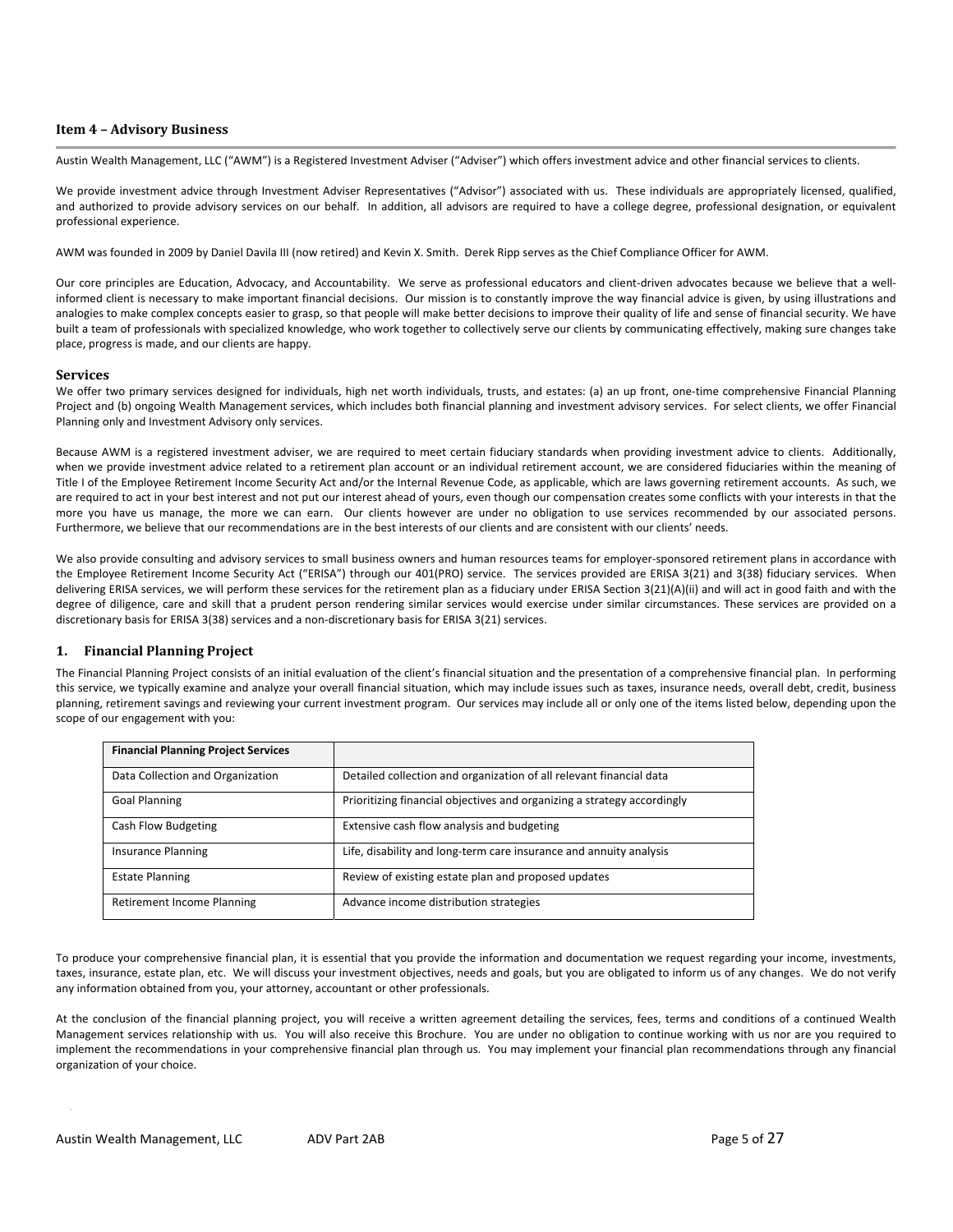# **2. Wealth Management Services**

Most clients choose to engage AWM after the delivery of their comprehensive financial plan using our ongoing Wealth Management services, which consist of both Financial Planning services and Investment Advisory services, as described below. The specific services provided will be included in your Wealth Management services agreement.

#### Financial Planning Services

AWM will continue to assist the Client in making progress towards the goals outlined in the comprehensive financial plan and make adjustments as the Client's financial objectives change. Services may include, but are not limited to:

- Periodic review with the Client of the financial plan and progress metrics
- Facilitating transfers and other financial transactions on behalf of the Client
- Providing periodic guidance to the Client regarding important financial decisions
- Coordinating annual tax preparation with the Client's CPA, as desired
- Adjusting the Client's financial plan and objectives over time, as needs change

*Note: Individual financial planning services provided will be based on the specific needs of each client.*

#### Investment Advisory Services

AWM will provide discretionary investment management and advisory services to the client for assets the client maintains, either in a personal capacity as a direct owner or in a fiduciary capacity, in investment accounts and any sub‐accounts thereof, collectively referred to as "Managed Assets." Specifically, AWM will make asset allocation and investment recommendations and will execute and monitor settlement of trades related to those recommendations. With a Managed Asset account, you engage us to assist you in developing a personalized investment allocation program and custom‐tailored portfolio designed to meet your unique investment objectives. The investments in the portfolio may include mutual funds, ETFs, stocks, bonds, equity options, futures, etc. In some cases, AWM may delegate investment management and trading responsibility to various sub-advisors with whom AWM may have an arrangement for more specialized investment management services. Additional information about such sub‐advisors is available from AWM upon request. Clients may limit or instruct AWM as to investment decisions by written objectives, guidelines, or restrictions furnished to AWM. AWM will not provide supervision, investment recommendations, or ongoing management of client investments that are not identified as Managed Assets by AWM and the client.

We will meet with you to discuss your financial circumstances, investment goals and objectives, and to determine your risk tolerance. We will ask you to provide statements summarizing current investments, income and other earnings, recent tax returns, retirement plan information, other assets and liabilities, wills and trusts, insurance policies, and other pertinent information.

Based on the information you share with us, we will analyze your situation and recommend an appropriate asset allocation or investment strategy. You will be provided with a targeted strategic allocation of assets by class. Our recommendations and ongoing management are based upon your investment goals and objectives, risk tolerance, and the investment portfolio you have selected. We will monitor the account, trade as necessary, and communicate regularly with you. Your circumstances shall be monitored in quarterly and annual account reviews. These reviews will be conducted in person, by telephone conference, and/or via a written inquiry/questionnaire. We will work with you on an ongoing basis to evaluate your asset allocation as well as rebalance your portfolio to keep it in line with your goals as necessary. We will be reasonably available to help you with questions about your account. As part of this service, we may provide any or all of the items listed below:

- Review your present financial situation
- Monitor and track assets under management
- Provide portfolio statements, periodic rate of return reports, asset allocation statement, rebalanced statements as needed
- Advise on asset selection
- Determine market divisions through asset allocation models
- Provide research and information on performance and fund management changes
- Build a risk management profile for you
- Assist you in setting and monitoring goals and objectives
- Provide personal consultations as necessary upon your request or as needed.

You are obligated to notify us promptly when your financial situation, goals, objectives, or needs change. Under certain conditions, securities from outside accounts may be transferred into your advisory account; however, we may recommend that you sell any security if we believe that it is not suitable for the current recommended investment strategy. You are responsible for any taxable events in these instances. Certain assumptions may be made with respect to interest and inflation rates and the use of past trends and performance of the market and economy. Past performance is not indicative of future results.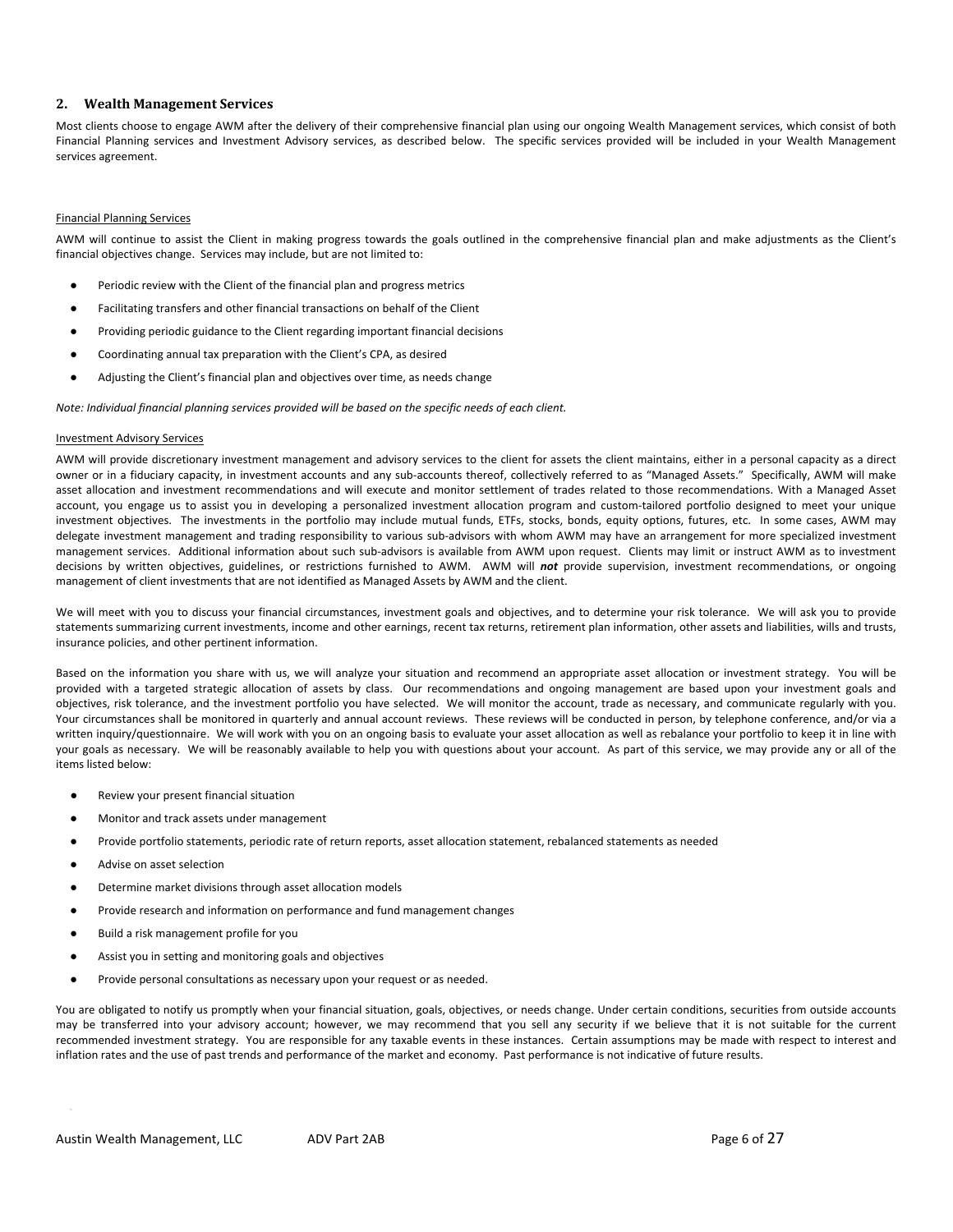If you decide to implement our recommendations, we will help you open a custodial account(s). The funds in your account will generally be held in a separate account, in your name, at an independent custodian, and not with us. We will recommend a custodian to you, however you may use a preferred custodian.

Trading may be required to meet initial allocation targets, after substantial cash deposits that require investment allocation, and/or after a request for a withdrawal that requires liquidation of a position. Additionally, your account may be rebalanced or reallocated periodically in order to reestablish the targeted percentages of your agreed upon asset allocation. This rebalancing or reallocation will occur on the schedule we have determined together. You will be responsible for any and all tax consequences resulting from any rebalancing or reallocation of the account. We are not tax professionals and do not give tax advice. However, we will work with your tax professionals to assist you with tax planning. You will have the opportunity to meet with us periodically to review the assets in your account.

You will enter into a separate custodial agreement with the custodian. This agreement, among other things, authorizes the custodian to take instructions from us regarding all investment decisions for your account. We will select the securities bought and sold and the amount to be bought and sold, within the parameters of the objectives and risk tolerance of your account. The custodian will effect transactions, deliver securities, make payments and do what we instruct. You are notified of any purchases or sales through trade confirmations and statements that are provided by the custodian. These statements list the total value at the start of the month, itemize all transaction activity during the month, and list the types, amounts, and total value of securities held as of the end of the month. Your statement may be in either printed or electronic form based upon your preferences. You will at all times maintain full and complete ownership rights to all assets held in your account, including the right to withdraw securities or cash, proxy voting and receiving transaction confirmations.

We will also provide you with a quarterly performance statement starting at the end of the first full calendar quarter after signing the Client Advisory Agreement. These statements give you additional feedback regarding performance, educate you about our long-term investment philosophy, and describe any changes in current strategy and allocation along with the reasons for making these changes.

We obtain information from a wide variety of publicly available sources. We do not have any inside private information about any investments that are recommended. All recommendations developed by us are based upon our professional judgment. We cannot guarantee the results of any of our recommendations. Choosing which advice to follow is your decision.

As of 12/31/2020, we managed approximately \$159,061,889 in assets on a discretionary basis, and another \$46,533,377 in assets on a non-discretionary basis.

We manage assets on a discretionary and/or non-discretionary basis. If you have given us discretion, we can determine the following without your consent:

- Securities to be bought or sold for your account
- Amount of securities to be bought or sold for your account
- Broker-dealer to be used for a purchase or sale of securities for your account
- Commission rates to be paid to a broker or dealer for your securities transaction.

If you have not given us the authority to manage your account on a discretionary basis, then we cannot trade in your account without your express permission.

#### **3. Qualified Retirement Plan Advisory Services**

As part of our 401(PRO) service, we provide qualified retirement plan advisory services to small business owners and human resources teams to help them manage the fiduciary liabilities and required services associated with such plans. Under a 3(21) and/or 3(38) fiduciary advisory arrangement, AWM will assist in the recommendation of investments to plan sponsors, monitor the selected investments to ensure performance, provide participant education, and provide guidance throughout the fiduciary process. As an ERISA Section 3(21) fiduciary, AWM does not have the authority to make and implement fiduciary decisions for the plan. Our recommendations relieve plan sponsors of some of the liability associated with their investment decisions, when the decisions are based on our advice. This allows for the plan sponsor/trustee to retain ultimate decision-making authority for investments as they may accept or reject the recommendations. The plan sponsor is ultimately responsible for the selection and monitoring of the 3(21) investment manager and implementation of any of the 3(21) investment manager's investment recommendations, and assumes responsibility and liability for any overriding decisions made by the plan sponsor. The plan sponsor will have the opportunity to meet with us periodically to review the plan strategies.

Plan Sponsors or trustees may also elect to appoint AWM as a 3(38) fiduciary investment manager. Under this arrangement, AWM accepts discretion over plan assets and assumes full responsibility and liability for fiduciary functions concerning decisions related to the plan assets. As a 3(38) plan fiduciary, we will conduct research to determine appropriate investment selections and allocations and provide benchmarking analysis of the selections to the plan sponsor on an annual basis.

The data used to determine the investment options is based on estimated, forward-looking performance of various asset classes and subclasses to create our forward looking capital markets assumptions (e.g., expected return, expected standard deviation, correlation, etc.). Past performance and the return estimates of the asset classes and the indexes that correspond to these asset classes may not be representative of actual future performance. Actual results could differ, based on various factors including the expenses associated with the management of the portfolio, the portfolio's securities versus the securities comprising the various indexes and general market conditions. Before a specific investment is selected, other factors such as economic trends, which may influence the choice of investments and risk tolerance, should be considered. We have the responsibility and authority to determine the investment line up including evaluating investment managers and mutual fund companies, individual mutual funds, and money market funds which may be retained or replaced.

We also encourage you to consult with your other professional advisors since we do not provide legal advice that may affect asset classes or allocations used in the modeling. We will apply guidelines you supply, as directed, however, compliance with these restrictions or guidelines, is your responsibility.

We will also assist you in creating a written investment policy statement ("IPS") to document the plan's investment goals and objectives as well as certain policies governing the investment of assets. The IPS also identifies an investment strategy that seeks to attain the plan's goals.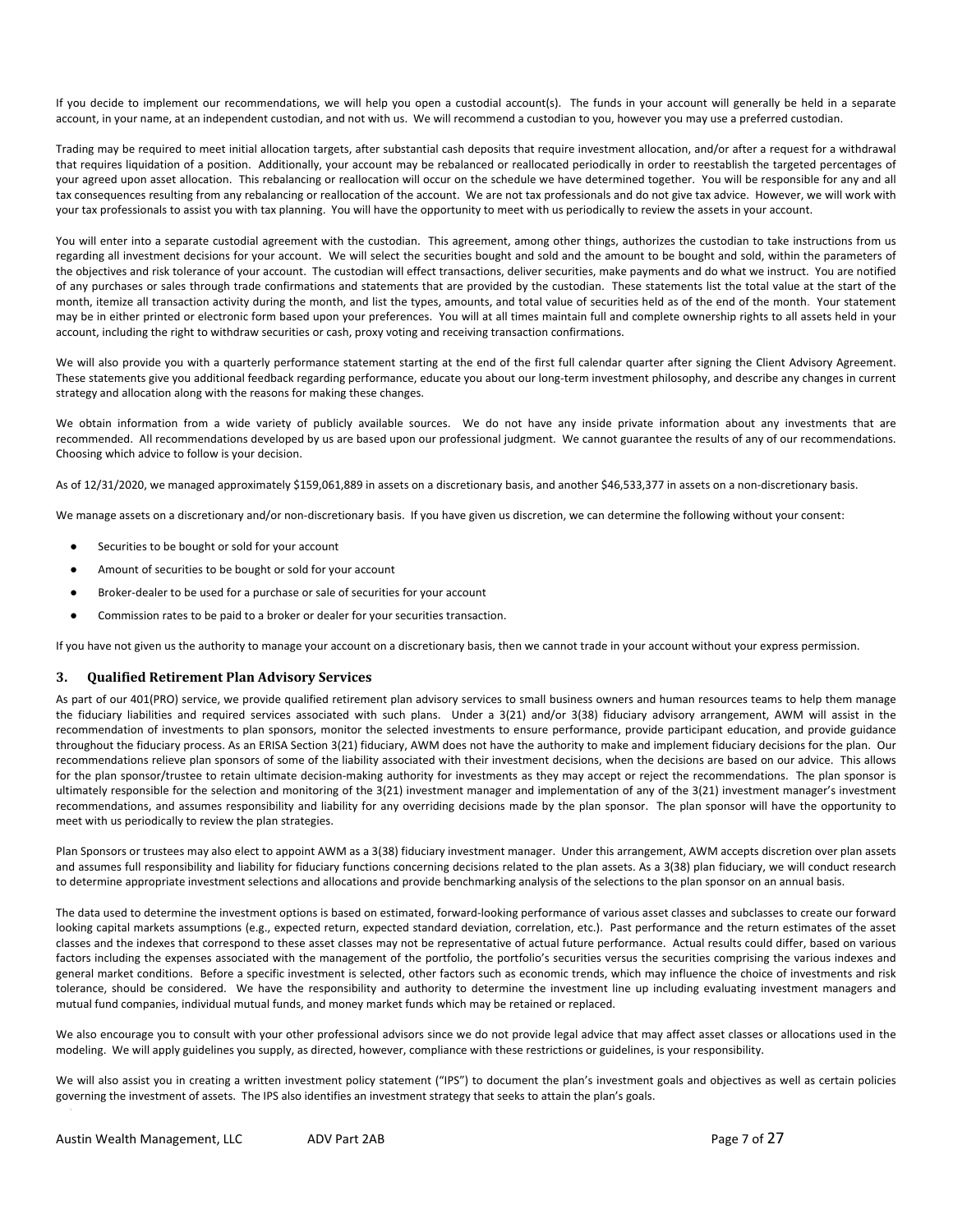We will assist with the establishment, execution, and interpretation of the Investment Policy Statement. The Investment Policy Statement serves as a guide to assist in effectively supervising, monitoring, and evaluating the investment of the plan's assets. We will either individually or in conjunction with other plan service providers prepare a draft of the IPS based upon information furnished by you and your firm designed to profile various factors for the account such as investment objectives, risk tolerances, projected cash flow, and demographics of your retirement plan participants. It is your responsibility to provide all necessary information for the preparation of the IPS, particularly any limitations imposed by law or otherwise. This draft IPS is then submitted to you for review and approval. We recommend that your professional advisors, such as an attorney, actuary, and/or accountant, also review the IPS.

Upon your final approval, it is our responsibility to adhere to the IPS in managing the retirement program. We encourage you to review accounts periodically to verify our compliance with the IPS.

The Investment Policy Statement will be reviewed at least annually to determine whether stated investment objectives are still relevant and the continued feasibility of achieving those objectives. However, the Investment Policy Statement is not expected to vary much from year to year and the IPS will not be updated to account for short term changes in market conditions or the economic environment.

We will also monitor the current managed investment line up including the investment's performance compared to an applicable benchmark. If we determine that a fund no longer meets our criteria, we will select possible alternatives and assist in the selection of a replacement investment.

If you decide to implement any of our recommendations, we will help you open a custodial account(s) for the plan. The funds in your account will be held in a separate account, in the plan's name, at an independent custodian, not with us.

#### **Item 5 – Fees and Compensation**

We provide financial planning project, wealth management, and qualified retirement plan services for a fee. Our fees do not include brokerage commissions, transaction fees, and other related costs and expenses. You may incur certain charges imposed by custodians, third party investment companies and other third parties. These include fees charged by managers, custodial fees, deferred sales charges, odd-lot differentials, transfer taxes, wire transfer and electronic fund fees, and other fees and taxes on brokerage accounts and securities transactions. Mutual funds, money market funds and exchange-traded funds (ETFs) also charge internal management fees, which are disclosed in the fund's prospectus. These fees may include, but are not limited to, a management fee, upfront sales charges, and other fund expenses. We do not receive any compensation from these fees. All of these fees are in addition to the management fee you pay us. You should review all fees charged to fully understand the total amount of fees you will pay. Services similar to those offered by us may be available elsewhere for more or less than the amounts we charge. You could invest in a mutual fund directly without our services. In that case, you would not receive the services provided by us which are designed, among other things, to assist you in determining which mutual fund or funds are most appropriate to your financial condition and objectives.

# **1. Financial Planning Project Fee**

The Financial Planning Projects Fee is charged as a fixed fee of \$2,500-\$20,000, depending upon the nature and complexity of the client's circumstances. The Financial Planning Project agreement will detail the fee you will pay for this service. The total fee is due at the time the agreement is signed. A comprehensive financial plan will be presented to you within 90 days of the contract date, provided that all information needed to prepare the plan has been promptly provided to us. We do not accept prepayment of more than \$500 in fees per client, six months or more in advance. The Financial Planning Project agreement will terminate once you receive the final plan and action item list. Either party may terminate the relationship with a thirty (30) day written notice. Upon termination of any account, any prepaid fees that are in excess of the planning services provided will be prorated and promptly refunded to you via check. Any fees that are due, but have not been paid, will be billed to you and are due immediately.

If the financial plan is implemented through us, we may receive compensation from the sale of insurance products or advisory services recommended in the financial plan. This compensation would be in addition to the financial planning project fee you pay. The fees and expenses you pay for the purchase of these products may be more or less than the expenses you would pay should you decide to implement our recommendations through another investment advisory firm or broker‐dealer and are typically determined by the broker-dealer or investment company sponsoring the product. Therefore, a conflict of interest may exist between our interests and your interests since we may recommend products that pay us compensation. We may have an incentive to recommend particular products based upon the potential compensation rather than your needs. This potential conflict is addressed in our Code of Ethics.

All recommendations developed by us are based upon our professional judgment. We cannot guarantee the results of any of our recommendations.

#### **2. Wealth Management Services Fees**

Wealth Management Services Fees consist of both Financial Planning Service Fees and Investment Advisory Service Fees, as documented below:

#### Financial Planning Services Fees

Financial Planning Service fees are charged as an ongoing fixed monthly fee. The fixed fee varies depending on the complexity of each client's circumstances, however most clients will be charged at a rate of \$250/month. The fixed fee will be billed in arrears and will continue until the client provides written notification that they are terminating the service. The fee can be paid either monthly through direct billing or quarterly out of managed household asset account along with all investment advisory fees, as documented below.

#### Investment Advisory Services Fees

Investment Advisory service fees are charged as an annual percentage of total household Managed Assets according to the following Fee Table: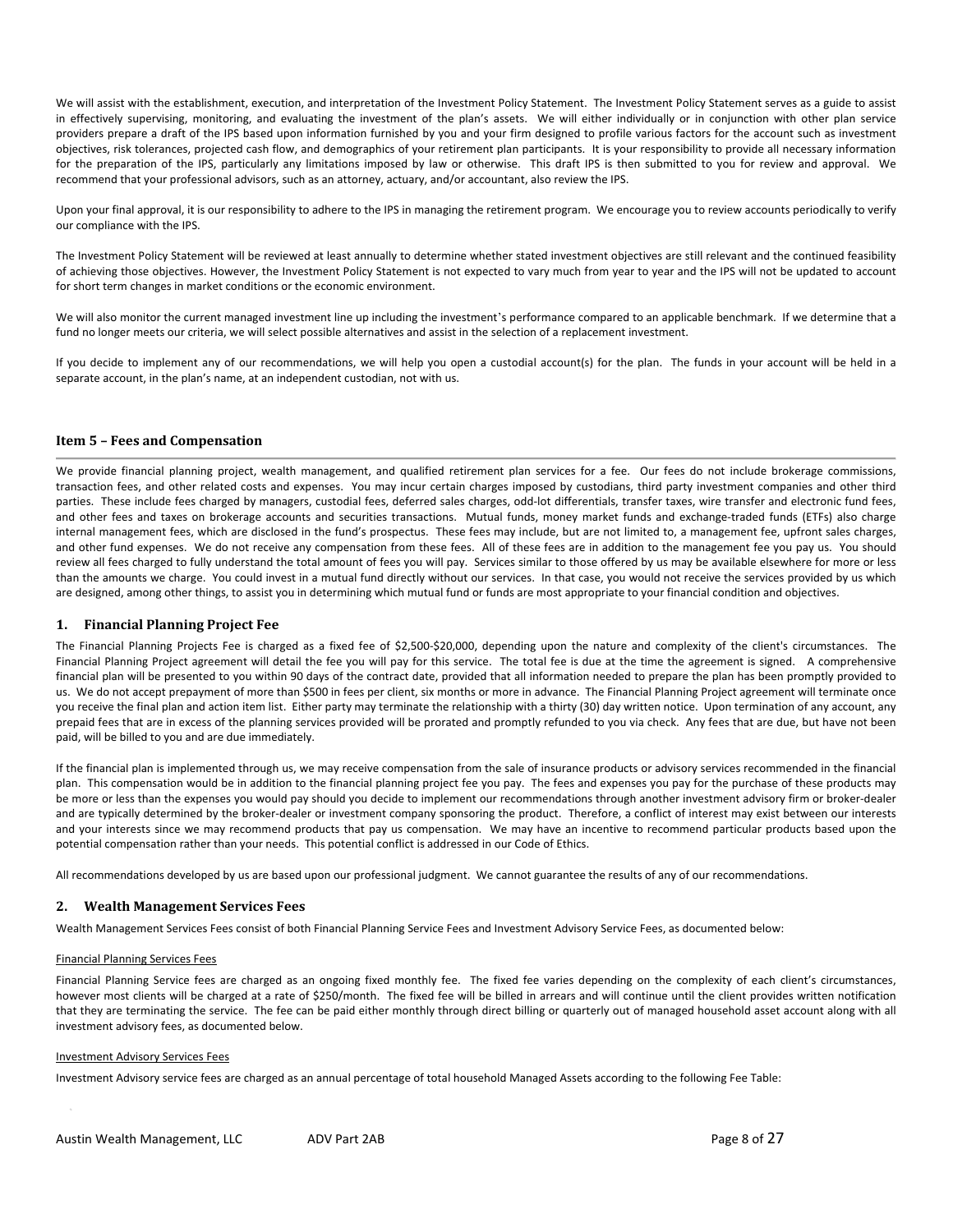|                                       | Annual Asset Based Fee             | Annual Asset Based Fee              |
|---------------------------------------|------------------------------------|-------------------------------------|
| <b>Total Household Managed Assets</b> | (Packaged with Financial Planning) | (Investment Advisory Services Only) |
| First \$250,000                       | Included                           | 1.00%                               |
| Next \$250,000                        | 0.90%                              | 0.90%                               |
| Next \$500,000                        | 0.80%                              | 0.80%                               |
| Next \$500,000                        | 0.70%                              | 0.70%                               |
| Next \$500,000                        | 0.60%                              | 0.60%                               |
| Next \$3,000,000                      | 0.50%                              | 0.50%                               |
| Over \$5,000,000                      | Custom                             | Custom                              |

Investment Advisory Service Fees are paid quarterly in arrears and calculated by multiplying the average daily balance of household accounts comprising the Managed Assets by the applicable fee percentage, then multiplied by the number of days in the quarter divided by 365 days in the year. Investment advisory service fees are deducted from a Managed Asset account. Managed Assets that belong to the same household may be grouped for the purpose of determining the fee, as directed by the client. A "household" comprises the beneficial owner of a Managed Asset account, as well as the beneficial owner's spouse or domestic partner.

Certain strategies offered by us involve investment in mutual funds. Load and no load mutual funds may pay annual distribution charges, sometimes referred to as  $"12(b)(1)$  fees". These  $12(b)(1)$  fees come from fund assets, and thus indirectly from clients' assets. We do not receive any compensation from these fees. The 12(b)(1) fee, deferred sales charges and other fee arrangements will be disclosed upon your request and are typically described in the applicable fund's prospectus.

Your account at the custodian may also be charged for certain additional assets managed for you by us but not held by the custodian (i.e. variable annuities, mutual funds, 401(k) plans). Either party may terminate the relationship with a thirty (30) day written notice. Upon termination of any account, any prepaid fees that are in excess of the management services performed will be promptly refunded to you. Any fees that are due, but have not been paid, will be billed to you and are due immediately.

You may also be charged additional fees where AWM has delegated investment management responsibilities to a sub-advisor. However, you will be asked to approve any additional sub‐advisory fees in advance. Such fees, generally ranging from 0.27% to 0.35% annually, will only be charged on the applicable assets which have been delegated to the sub-advisor.

As AWM has adjusted its services over time, the associated fees and fee structures for those services have also changed. As a result, some existing AWM clients may be subject to a fee structure that differs from what is described above. In those instances, clients can refer to their current engagement agreement for a list of all fees and services provided.

# **3. Qualified Retirement Plan Advisory Services Fees**

The standard annual fee for our 401(PRO) service is 0.50% of plan assets, subject to a minimum of \$2,500 annually, as outlined in our qualified retirement plan investment advisory agreement. The fees can be paid out of plan assets or by the individual plan sponsor, or a combination of both, and AWM reserves the right to adjust the annual fee, as agreed upon by the client and outlined in the qualified retirement plan investment advisory agreement.

401(PRO) clients may also incur fees related to the use of outside service providers including third-party administrators and record keepers. The fee schedule for each outside service provider varies dramatically from service provider to service provider. The service provider's fees will also vary from plan to plan as each plan's structure and characteristics are different from the next.

We believe our services help plan sponsors and plan fiduciaries meet their fiduciary duty to the plan and its participants. As a part of our services, we review the fees of service providers and the transparency of their fees. We will assist the plan sponsors with a review of service providers including the third‐party administrator, daily record keeper, and custodian to ensure that their services, along with ours, remain competitive to alternatives that are available.

# **Item 6 – Performance Based Fee and Side by Side Management**

We do not charge any performance-based fees. These are fees based on a share of capital gains on or capital appreciation of the assets of a client.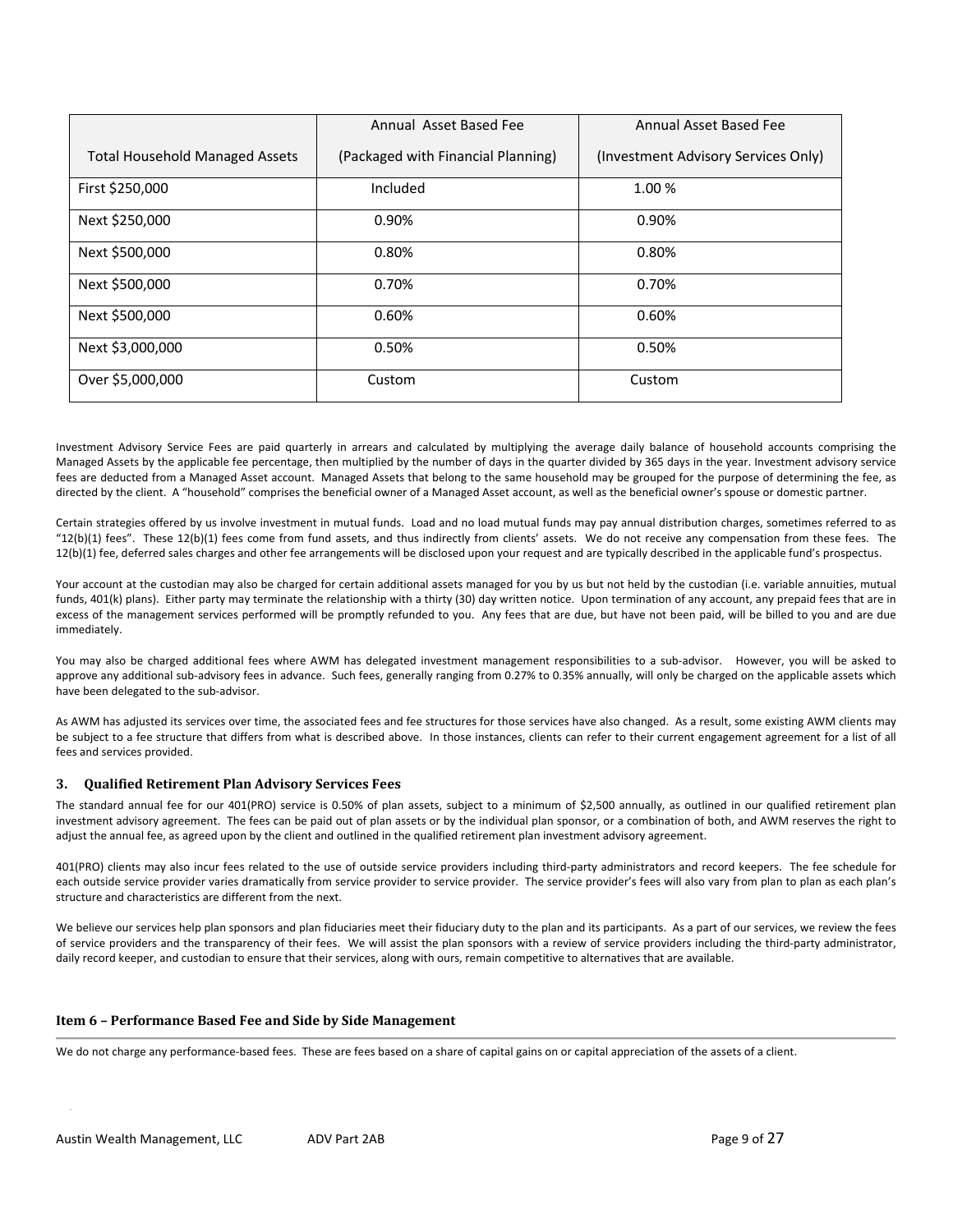# **Item 7 – Types of Client(s)**

We provide financial planning and investment advisory services to individuals, high net worth individuals, trusts, and estates. We also provide qualified retirement plan investment advisory services to trusts, estates, banks, corporations, and small businesses.

We have no minimum account opening balance. Information about the minimums required by sub-advisors we use is available upon request from AWM's Chief Compliance Officer.

## **Item 8 – Methods of Analysis, Investment Strategies and Risk of Loss**

We approach investment management by utilizing proven financial science that incorporates award-winning academic research to determine real world investment solutions. We take a more systematic approach that utilizes low-cost, highly diversified investment options that attempt to target specific asset class allocations rather than focusing on individual security selection. (Information about the investment strategies and methods of analysis used by sub-advisors we use, along with their associated risks, is available upon request from AWM's Chief Compliance Officer.)

For accounts we manage in-house, we use Fundamental Analysis, Modern Portfolio Theory, Technical Analysis, and Cyclical Analysis as part of our overall investment management discipline. The implementation of these analyses as part of our investment advisory services to you may include any, all or a combination of the following:

#### **1. Fundamental Analysis**

Fundamental analysis is a technique that attempts to determine a security's value by focusing on the underlying factors that affect a company's actual business and its future prospects. Fundamental analysis is about using real data to evaluate a security's value. It refers to the analysis of the economic well‐being of a financial entity as opposed to only its price movements.

The end goal of performing fundamental analysis is to produce a value that we can compare with the security's current price, with the aim of figuring out what sort of position to take with that security (underpriced = buy, overpriced = sell or short).

In order to perform this fundamental analysis, we use many resources, such as:

- Morningstar
- Financial newspapers and magazines (e.g. Wall Street Journal, Forbes, etc.)
- Annual reports, prospectuses, filings
- Company press releases and websites

The investment strategies we use to implement any investment advice given to you include, but are not limited to:

- Long term purchases -securities held at least a year
- Short term purchases securities sold within a year
- Trading ‐securities sold within 30 days
- Short sales
- Margin Transactions
- Option writing, including covered options, uncovered options or spreading strategies

#### **2. Modern Portfolio Theory (MPT)**

We use Modern Portfolio Theory to help select the funds we use in your account.

Modern portfolio theory tries to understand the market as a whole, rather than looking for what makes each investment opportunity unique. Investments are described statistically, in terms of their expected long-term return rate and their expected short-term volatility. The volatility is equated with "risk," measuring how much worse than average an investment's bad years are likely to be. The end goal is to identify your acceptable level of risk tolerance, and then to find a portfolio with the maximum expected return for that level of risk.

#### **3. Technical Analysis**

Technical Analysis is a technique that attempts to determine a security's value by developing models and trading rules based upon price and volume transformation. Technical analysis assumes that a market's price reflects all relevant information so the analysis focuses on the history of a security's trading behavior rather than external drivers such as economic, fundamental and news events. The practice of technical analysis incorporates the importance of understanding how market participants perceive and act upon relevant information rather than focusing on the information itself. Ultimately, technical analysts develop trading models and rules by evaluating factors such as market trends, market participant behaviors, supply and demand and pricing patterns and correlations.

The investment strategies we use to implement any investment advice given to you include, but are not limited to: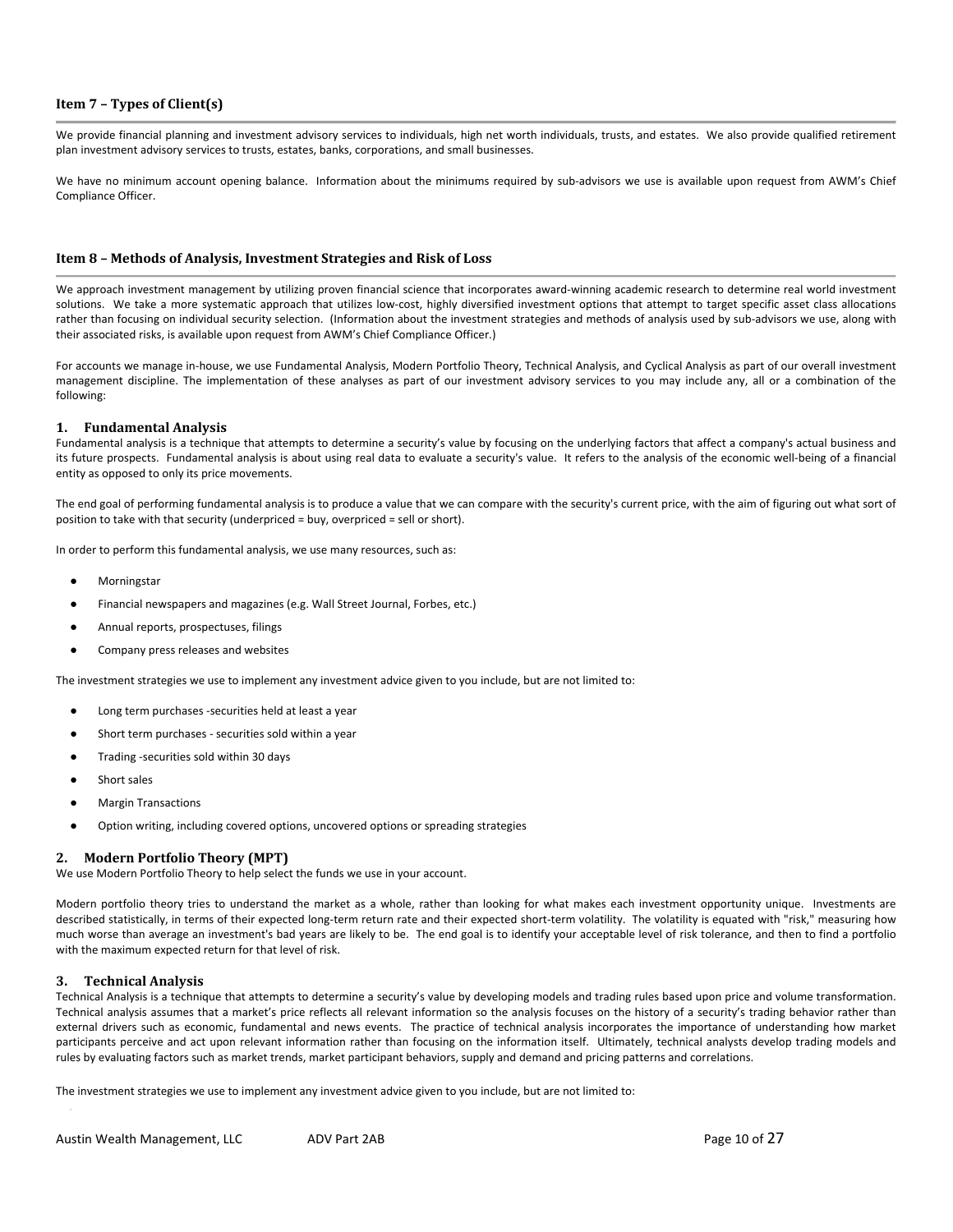- Long term purchases (securities held at least a year)
- Short term purchases (securities sold within a year)
- Trading (securities sold within 30 days)
- Margin Transaction
- Option writing, including covered, uncovered and spread option strategies.

As with other types of analysis, the predictive nature of technical analysis can vary greatly; models and rules are often modified and updated as new patterns and behaviors develop. Past performance is not an indicator of future return.

# **4. Cyclical Analysis**

While we do not attempt to time the market, we may use cyclical analysis in conjunction with other strategies to help determine if shifts are required in your investment strategies depending upon long and short-term trends in financial markets and the performance of the overall national and global economy.

#### **5. Risks**

We cannot guarantee our analysis methods will yield a return. In fact, a loss of principal is always a risk. Investing in securities involves a risk of loss that you should be prepared to handle. You need to understand that investment decisions made for your account by us are subject to various market, currency, economic, political and business risks. The investment decisions we make for you will not always be profitable nor can we guarantee any level of performance.

A list of all risks associated with the strategies, products and methodology we offer are listed below:

1. Alternative Investment Risk

Investing in alternative investments is speculative, not suitable for all clients, and intended for experienced and sophisticated investors who are willing to bear the high economic risks of the investment, which can include:

- Loss of all or a substantial portion of the investment due to leveraging, short-selling or other speculative investment practices
- Lack of liquidity in that there may be no secondary market for the fund and none expected to develop
- Volatility of returns
- Absence of information regarding valuations and pricing
- Delays in tax reporting
- Less regulation and higher fees than mutual funds.

#### 2. Bond Fund Risk

Bond funds generally have higher risks than money market funds, largely because they typically pursue strategies aimed at producing higher yields of the risks associated with bond funds include:

- Call Risk The possibility that falling interest rates will cause a bond issuer to redeem—or call—its high-yielding bond before the bond's maturity date.
- Credit Risk the possibility that companies or other issuers whose bonds are owned by the fund may fail to pay their debts (including the debt owed to holders of their bonds). Credit risk is less of a factor for bond funds that invest in insured bonds or U.S. Treasury bonds. By contrast, those that invest in the bonds of companies with poor credit ratings generally will be subject to higher risk.
- Interest Rate Risk the risk that the market value of the bonds will go down when interest rates go up. Because of this, you can lose money in any bond fund, including those that invest only in insured bonds or Treasury bonds.
- Prepayment Risk the chance that a bond will be paid off early. For example, if interest rates fall, a bond issuer may decide to pay off (or "retire") its debt and issue new bonds that pay a lower rate. When this happens, the fund may not be able to reinvest the proceeds in an investment with as high a return or yield.

# 3. Fundamental Analysis Risk

Fundamental analysis, when used in isolation, has a number of risks:

- There are an infinite number of factors that can affect the earnings of a company, and its stock price, over time. These can include economic, political and social factors, in addition to the various company statistics.
- The data used may be out of date.
- It is difficult to give appropriate weightings to the factors.
- It assumes that the analyst is competent.
- It ignores the influence of random events such as oil spills, product defects being exposed, and acts of God and so on.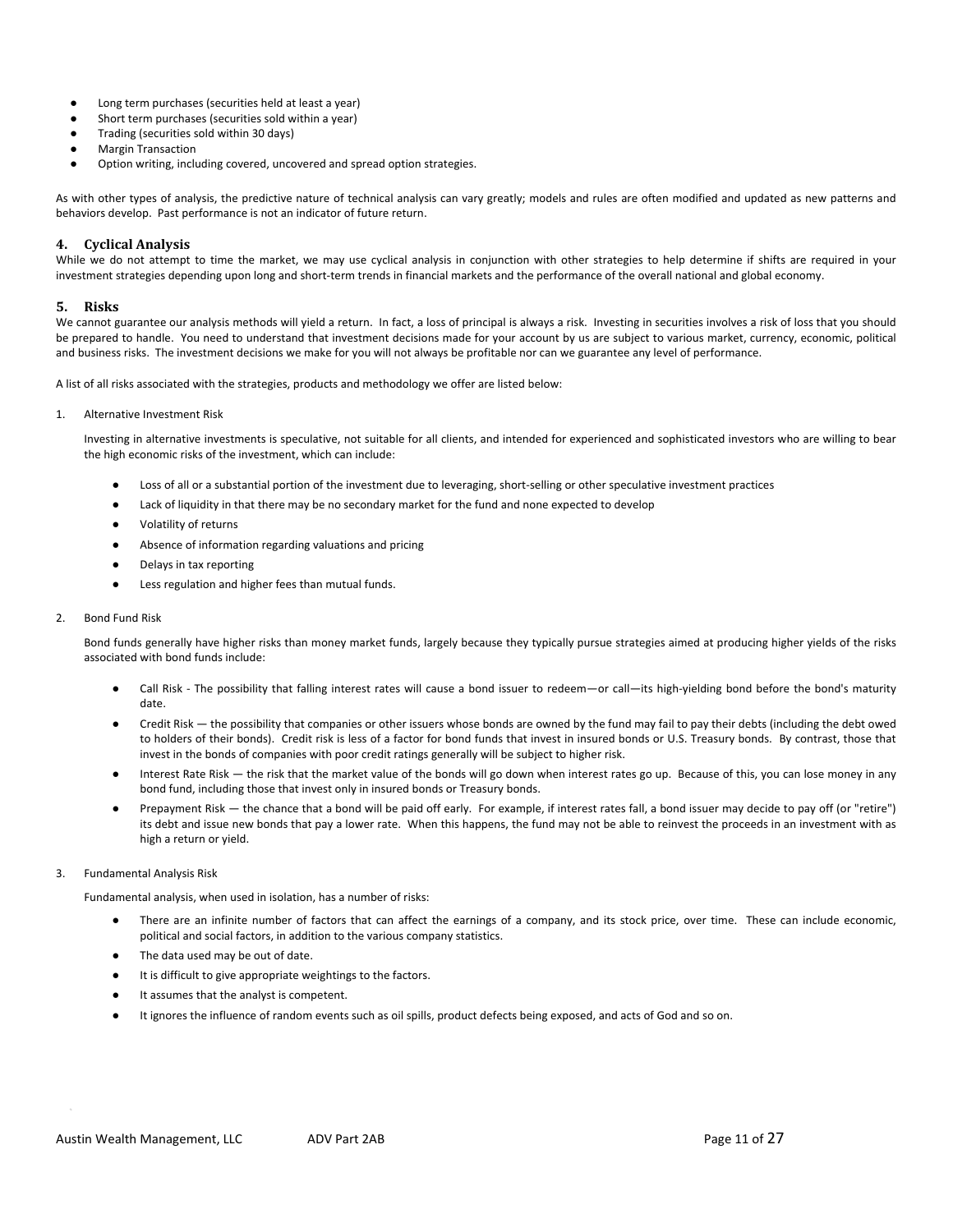#### 4. Modern Portfolio Theory (MPT) Risk

Modern Portfolio Theory tries to understand the market as a whole and measure market risk in an attempt to reduce the inherent risks of investing in the market. However, with every financial investment strategy there is a risk of a loss of principal. Not every investment decision will be profitable, and there can be no guarantee of any level of performance.

5. Cyclical Analysis Risk

Looking at market cycles in conjunction with other investment strategies can be useful when making investment decisions. However, market cycles are not always predictable. Each financial investment strategy has benefits and risks. Not every investment decision will be profitable, and there can be no guarantee of any level of performance.

6. Insurance Product Risk

The rate of return on variable insurance products is not stable, but varies with the stock, bond and money market subaccounts that you choose as investment options. There is no guarantee that you will earn any return on your investment and there is a risk that you will lose money. Before you consider purchasing a variable product, make sure you fully understand all of its terms. Carefully read the prospectus. Some of the major risks include:

- Liquidity and Early Withdrawal Risk There may be a surrender charges for withdrawals within a specified period, which can be as long as six to eight years. Any withdrawals before a client reaches the age of 59 % are generally subject to a 10 percent income tax penalty in addition to any gain being taxed as ordinary income.
- Sales and Surrender Charges Asset-based sales charges or surrender charges. These charges normally decline and eventually are eliminated the longer you hold your shares. For example, a surrender charge could start at 7 percent in the first year and decline by 1 percent per year until it reaches zero.
- Fees and Expenses There are a variety of fees and expenses which can reach 2% and more such as:
	- o Mortality and expense risk charges
	- o Administrative fees
	- o Underlying fund expenses
	- o Charges for any special features or riders.
- Bonus Credits Some products offer bonus credits that can add a specified percentage to the amount invested ranging from 1 percent to 5 percent for each premium payment. Bonus credits, however, are usually not free. In order to fund them, insurance companies typically impose high mortality and expense charges and lengthy surrender charge periods.
- Guarantees Insurance companies provide a number of specific guarantees. For example, they may guarantee a death benefit or an annuity payout option that can provide income for life. These guarantees are only as good as the insurance company that gives them.
- Market Risk The possibility that stock fund or bond fund prices overall will decline over short or even extended periods. Stock and bond markets tend to move in cycles, with periods when prices rise and other periods when prices fall.
- Principal Risk The possibility that an investment will go down in value, or "lose money," from the original or invested amount.

# 7. Mutual Funds Risk

The following is a list of some general risks associated with investing in mutual funds.

- Country Risk The possibility that political events (a war, national elections), financial problems (rising inflation, government default), or natural disasters (an earthquake, a poor harvest) will weaken a country's economy and cause investments in that country to decline.
- Currency Risk -The possibility that returns could be reduced for Americans investing in foreign securities because of a rise in the value of the U.S. dollar against foreign currencies. Also called exchange-rate risk.
- Income Risk The possibility that a fixed-income fund's dividends will decline as a result of falling overall interest rates.
- Industry Risk The possibility that a group of stocks in a single industry will decline in price due to developments in that industry.
- Inflation Risk The possibility that increases in the cost of living will reduce or eliminate a fund's real inflation-adjusted returns.
- Manager Risk -The possibility that an actively managed mutual fund's investment adviser will fail to execute the fund's investment strategy effectively resulting in the failure of stated objectives.
- Market Risk -The possibility that stock fund or bond fund prices overall will decline over short or even extended periods. Stock and bond markets tend to move in cycles, with periods when prices rise and other periods when prices fall.
- Principal Risk -The possibility that an investment will go down in value, or "lose money," from the original or invested amount.
- 8. Overall Risks
	- Clients need to remember that past performance is no guarantee of future results. All funds carry some level of risk. You may lose some or all of the money you invest, including your principal, because the securities held by a fund goes up and down in value. Dividend or interest payments may also fluctuate, or stop completely, as market conditions change.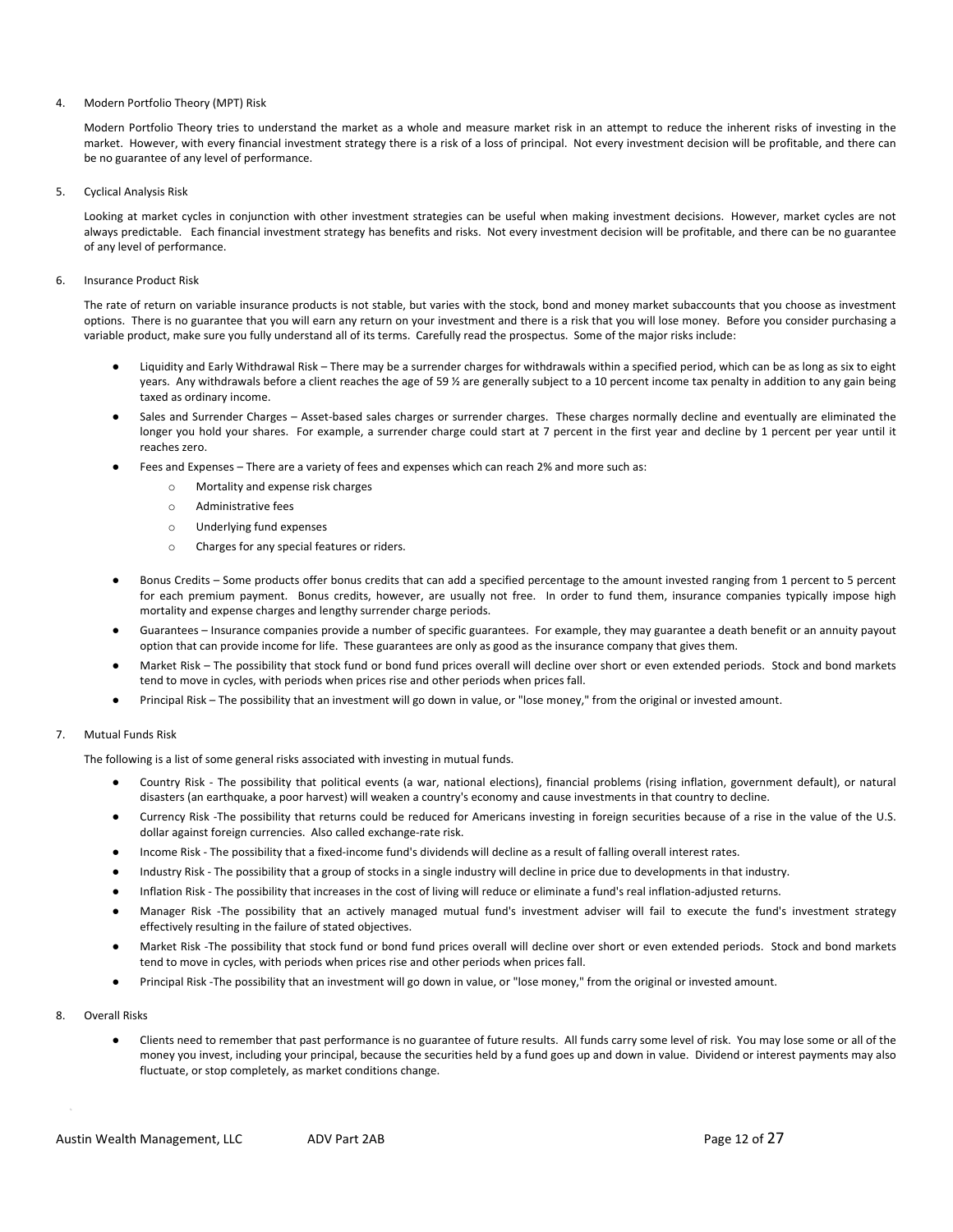- Before you invest, be sure to read a fund's prospectus and shareholder reports to learn about its investment strategy and the potential risks. Funds with higher rates of return may take risks that are beyond your comfort level and are inconsistent with your financial goals.
- While past performance does not necessarily predict future returns, it can tell you how volatile (or stable) a fund has been over a period of time. Generally, the more volatile a fund, the higher the investment risk. If you'll need your money to meet a financial goal in the near‐term, you probably can't afford the risk of investing in a fund with a volatile history because you will not have enough time to ride out any declines in the stock market.

#### 9. Stock Fund Risk

Overall "market risk" poses the greatest potential danger for investors in stocks funds. Stock prices can fluctuate for a broad range of reasons, such as the overall strength of the economy or demand for particular products or services.

#### 10. Technical Analysis risk

- Technical analysis is derived from the study of market participant behavior and its efficacy is a matter of controversy.
- Methods vary greatly and can be highly subjective; different technical analysts can sometimes make contradictory predictions from the same data.
- Models and rules can incur sufficiently high transaction costs.

# **Item 9 – Disciplinary Information**

Registered Investment Advisers are required to disclose all material facts regarding any legal or disciplinary events that would be material to your evaluation of us or the integrity of our management. We do not have any information to disclose concerning AWM or any of our investment advisors. We adhere to high ethical standards for all advisors and associates. We strive to do what is in your best interests.

# **Item 10 – Other Financial Industry Activities and Affiliations**

The investment adviser representatives of AWM have the following outside business activities and/or affiliations to disclose.

#### **1. Broker Dealer Relationship**

Kevin X. Smith is a registered representative of Purshe Kaplan Sterling Investments ("PKS"). He may recommend securities products that will pay him a commission through his broker‐dealer relationship. When such recommendations or sales are made, a conflict of interest exists as the registered representative may receive more commissions from the sale of these products than from providing you with advisory services. Kevin X. Smith spends approximately 20 hours per month in this role. We require that all Investment Adviser Reps disclose this conflict of interest when such recommendations are made. We also require Investment Adviser Reps to disclose to Clients that they may purchase recommended products from other representatives not affiliated with us. Our Code of Ethics requires our investment adviser representatives do what is in the client's best interests at all times. Our CCO monitors all transactions to ensure that representatives put their clients first, not the commission they may receive. The broker‐dealer also monitors all transaction to make certain they are suitable for the client.

# **2. Insurance**

Kevin X. Smith, Derek Ripp, and John Toungate may recommend insurance products and may also, as independent insurance agents, sell those recommended insurance products to Clients. The sale of these products accounts for approximately less than 5% of each individual's time. When such recommendations or sales are made, a conflict of interest exists as the Insurance licensed Investment Adviser Reps earn insurance commissions for the sale of those products, which may create an incentive to recommend such products. We require that all Investment Adviser Reps disclose this conflict of interest when such recommendations are made. Also, we require Investment Adviser Reps to disclose that Clients may purchase recommended insurance products from other insurance agents not affiliated with us.

#### **3. Other Affiliations**

N/A

# **Item 11 – Code of Ethics, Participation or Interest in Client Accounts and Personal Trading**

#### **1. General Information**

We have adopted a Code of Ethics for all supervised persons of the firm describing its high standards of business conduct, and fiduciary duty to you, our client. The Code also requires compliance with applicable securities laws, addresses insider trading, and details possible disciplinary measures for violations. All of our supervised persons must acknowledge the terms of the Code of Ethics annually, or as amended. A copy of the Code of Ethics is available upon request from the firm's Chief Compliance Officer.

# **2. Participation or Interest in Client Accounts**

Our Compliance policies and procedures prohibit anyone associated with AWM from having an interest in a client account or participating in the profits of a client's account without the approval of the CCO.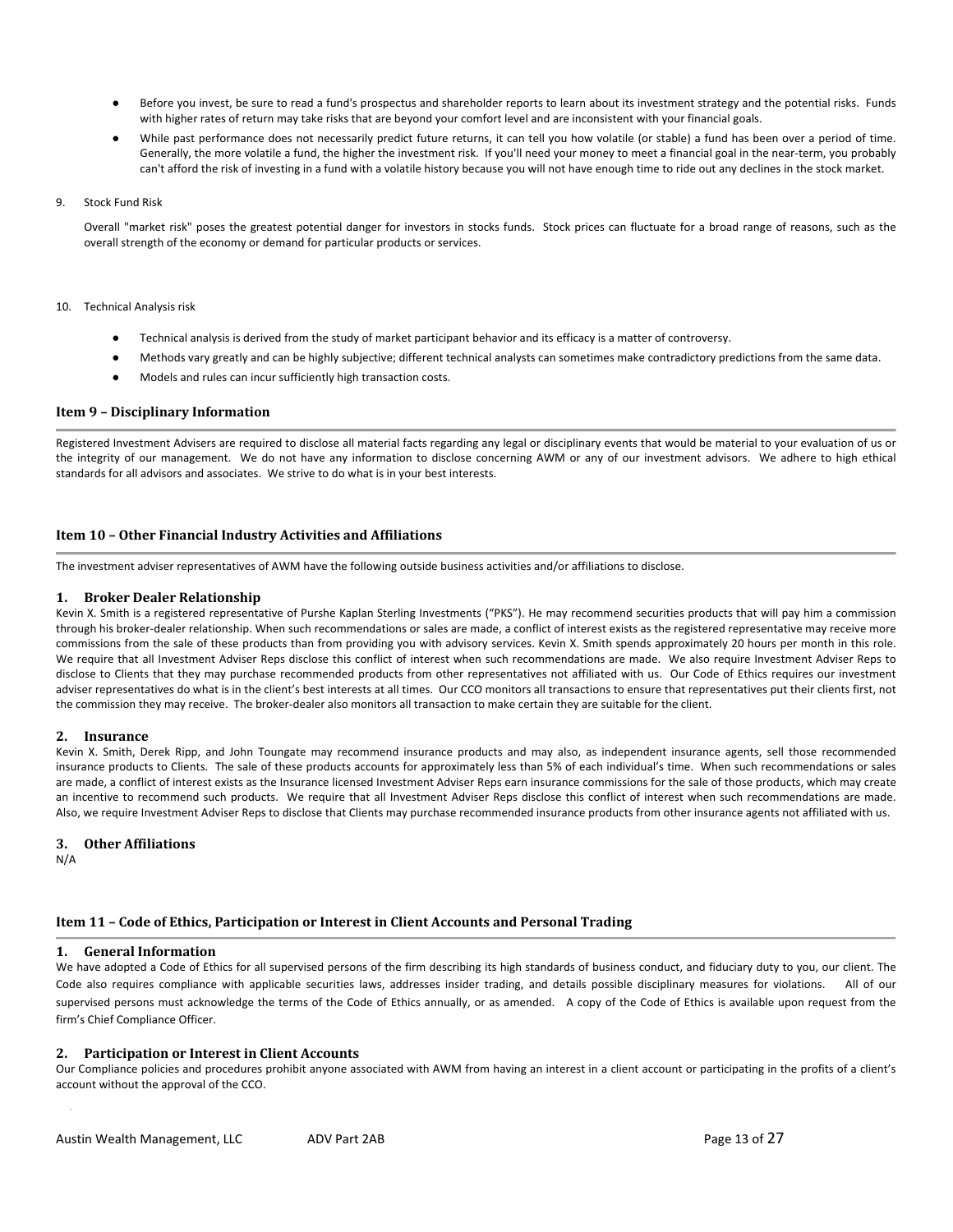# **3. Personal Trading**

Individuals associated with AWM are permitted to buy or sell securities for their personal accounts identical to or different than those recommended to clients. However, no person employed by AWM is allowed to favor his or her own interest over that of a client or make personal investment decisions based on the investment decisions of advisory clients.

In order to address potential conflicts of interest, AWM requires that associated persons with access to advisory recommendations provide annual securities holdings reports and quarterly transaction reports to the firm's Chief Compliance Officer. AWM also requires prior approval from the Chief Compliance Officer for investing in any IPOs or private placements (limited offerings).

# **4. Privacy Statement**

We are committed to safeguarding your confidential information and hold all personal information provided to us in the strictest confidence. These records include all personal information that we collect from you or receive from other firms in connection with any of the financial services they provide. We also require other firms with whom we deal with to restrict the use of your information. Our Privacy Policy is available upon request.

# **5. Conflicts of Interest**

AWM's advisors may employ the same strategy for their personal investment accounts as it does for its clients. However, advisors may not place their orders in a way to benefit from the purchase or sale of a security.

We act in a fiduciary capacity. If a conflict of interest arises between us and you, we shall make every effort to resolve the conflict in your favor. Conflicts of interest may also arise in the allocation of investment opportunities among the accounts that we advise. We will seek to allocate investment opportunities according to what we believe is appropriate for each account. We strive to do what is equitable and in the best interests of all the accounts we advise.

# **Item 12 – Brokerage Practices**

#### **1. Soft Dollars**

Soft dollar benefits may be proportionally allocated to any accounts that may generate different amounts of the soft dollar benefits.

The custodians may provide us with certain brokerage and research products and services that qualify as "brokerage or research services" under the rules. These research products and/or services will assist the Advisor in its investment decision making process. Such research generally will be used to service all of the Advisor's clients, but brokerage commissions paid by the client may be used to pay for research that is not used in managing the client's account. The account may pay to a broker-dealer a commission greater than another qualified broker-dealer might charge to effect the same transaction where the Advisor determines in good faith that the commission is reasonable in relation to the value of the brokerage and research services received.

Because soft dollar benefits could be considered to provide a benefit to the adviser that might cause the client to pay more than the lowest available commission without receiving the most benefit, they are considered a conflict of interest in recommending or directing custodial and third party managerial services. AWM mitigates these conflicts of interest through strong oversight of soft‐dollar arrangements by the Chief Compliance Officer, in order to assure the soft dollar benefits serve the best interests of the client.

There may be other benefits from recommending a custodian such as software and other technology that (i) provide access to client account data (such as trade confirmations and account statements); (ii) facilitate trade execution and allocate aggregated trade orders for multiple client accounts; (iii) provide research, pricing and other market data; (iv) facilitate payment of fees from its clients' accounts; and (v) assist with back-office functions, recordkeeping and client reporting.

Other services may include, but are not limited to, performance reporting, financial planning, contact management systems, third party research, publications, access to educational conferences, roundtables and webinars, practice management resources, access to consultants and other third party service providers who provide a wide array of business related services and technology with whom AWM may contract directly. AWM may receive seminar expense reimbursements from product sponsors which may be based on the sales of products to their clients. AWM advisors could also receive 12(b) (1) fees as a result of placing clients with mutual funds. Clients will receive full disclosure regarding 12(b) (1) fees prior to such a sale.

#### **2. Best Execution**

We have an obligation to seek best execution for you. In seeking best execution, the determinative factor is not the lowest possible commission cost but whether the transaction represents the best qualitative execution, taking into consideration the full range of a broker-dealer's services, including the value of research provided, execution capability, commission rates, reputation and responsiveness. Therefore, we will seek competitive commission rates, but we may not obtain the lowest possible commission rates for account transactions.

Information about the trading policies, procedures, and practices of sub‐advisors we use is available upon request from AWM's Chief Compliance Officer.

#### **3. Brokerage for Client Referrals**

We currently do not enter into written agreements to pay referral fees to other third party investment advisers

#### **4. Directed Brokerage**

Not all advisory firms require you to direct brokerage to a specific broker-dealer or custodian. We have an obligation to seek best execution for you. In seeking best execution, the determinative factor is not the lowest possible commission cost but whether the transaction represents the best qualitative execution, taking into consideration the full range of a broker‐dealer's services, including the value of research provided, execution capability, commission rates, and responsiveness. Therefore, we will seek competitive commission rates, but we may not obtain the lowest possible commission rates for account transactions.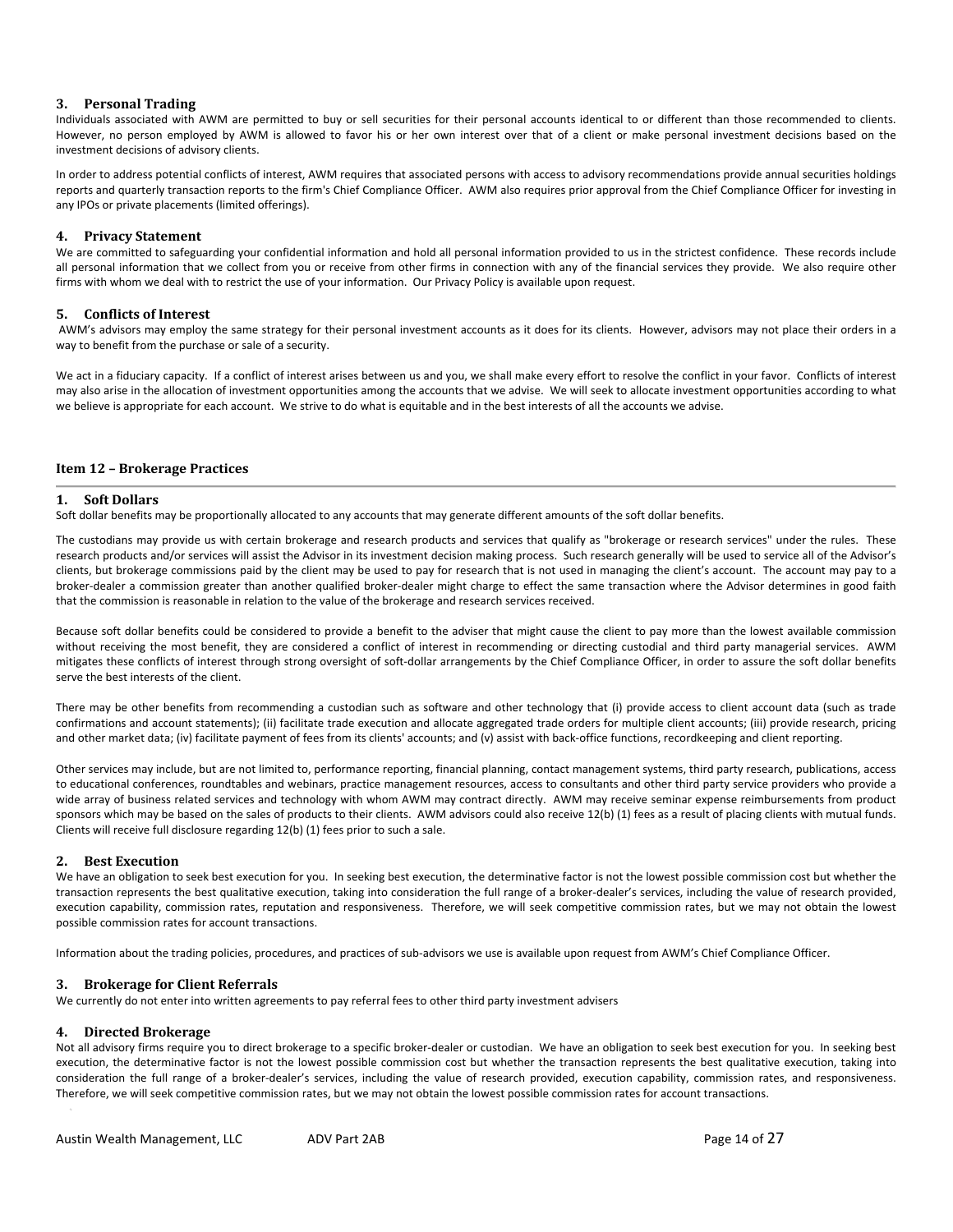By directing brokerage to one of our recommended custodians you may pay higher fees or transaction costs than those obtainable by other broker‐dealers or custodians. In most cases, we believe you are paying a discounted and reasonable rate.

If you elect to select your own broker-dealer or custodian and direct us to use them, you may pay higher or lower fees than what is available through our relationships. Generally, we will not negotiate lower rates below the rates established by the executing broker-dealer or custodian for this type of directed brokerage account, unless we believe that such rate is unfair or unreasonable for the size and type of transaction.

#### **5. Trading**

Transactions for each client account generally will be effected independently, unless we decide to purchase or sell the same securities for several clients at approximately the same time. We may (but are not obligated to) combine or "batch" such Orders to obtain best execution, to negotiate more favorable commission rates or to allocate equitably among our clients' differences in prices and commission or other transaction costs. Under this procedure, transactions will be priceaveraged and allocated among our clients in proportion to the purchase and sale orders placed for each client account on any given day.

Information about the trading policies, procedures, and practices of sub‐advisors we use is available upon request from AWM's Chief Compliance Officer.

# **Item 13 – Review of Accounts**

#### **1. Reviews**

Reviews are conducted at least annually or as agreed to by us. Reviews will be conducted by our Chief Compliance Officer Kevin X. Smith. You may request more frequent reviews and may set thresholds for triggering events that would cause a review to take place. Generally, we will monitor for changes and shifts in the economy, changes to the management and structure of a mutual fund or company in which client assets are invested, and market shifts and corrections.

Information about the review practices of sub‐advisors we use is available upon request from AWM's Chief Compliance Officer.

#### **2. Reports**

You will be provided with account statements reflecting the transactions occurring in the account on at least a quarterly basis. These statements will be written or electronic depending upon what you selected when you opened the account. You will be provided with paper confirmations for each securities transaction executed in the account. You are obligated to notify us of any discrepancies in the account(s) or any concerns you have about the account(s).

Information about the reports provided by sub‐advisors we use is available upon request from AWM's Chief Compliance Officer.

# **Item 14 – Client Referrals and Other Compensation**

We may engage in certain referral agreements ("Solicitation Agreements") with appropriately licensed individuals or entities ("Solicitor") for introductions to individuals who may be interested in the services AWM provides and may ultimately become clients. In exchange for these introductions, AWM will pay a referral fee to the Solicitor for a specified period of time, as documented in the Solicitation Agreement. Typically, the referral fee is paid as a percentage of the revenue generated by the client for the lesser of a specific number of years or the time the individual remains a client of AWM. At the time of the introduction, a Solicitor's Disclosure document will be provided by the Solicitor and signed by the prospective client which explains the arrangement between the Solicitor and AWM, including the referral fee paid to the Solicitor upon the individual becoming a client of AWM.

In soliciting clients for AWM, the Solicitor acts as an independent contractor, not an agent, representative, or employee of AWM or its affiliates. Accordingly, the Solicitor has no authority to act for or bind AWM or its affiliates, and no investment consulting agreement or other agreement with AWM shall become effective unless and until it is accepted by AWM.

#### **Item 15 – Custody**

We do not have physical custody of any accounts or assets. Although we do not hold assets, we may have limited control in some instances to trade on your behalf, to deduct our advisory fees from your account with your authorization, or to request disbursements on your behalf (although various types of written authorizations are required depending on the type of disbursements). The custodian for your account is disclosed on your agreement with AWM. You should receive at least monthly statements from the broker-dealer or custodian that holds and maintains your investment assets. We urge you to carefully review such statements and compare this official custodial record to the account statements that we may provide to you. Our statements may vary from custodial statements based on accounting procedures, reporting dates, or valuation methodologies of certain securities. If you notice any discrepancies, please contact us for more information.

We send information to your custodian to debit your fees and to pay them to us. You authorize the custodian to pay us directly at the onset of the relationship.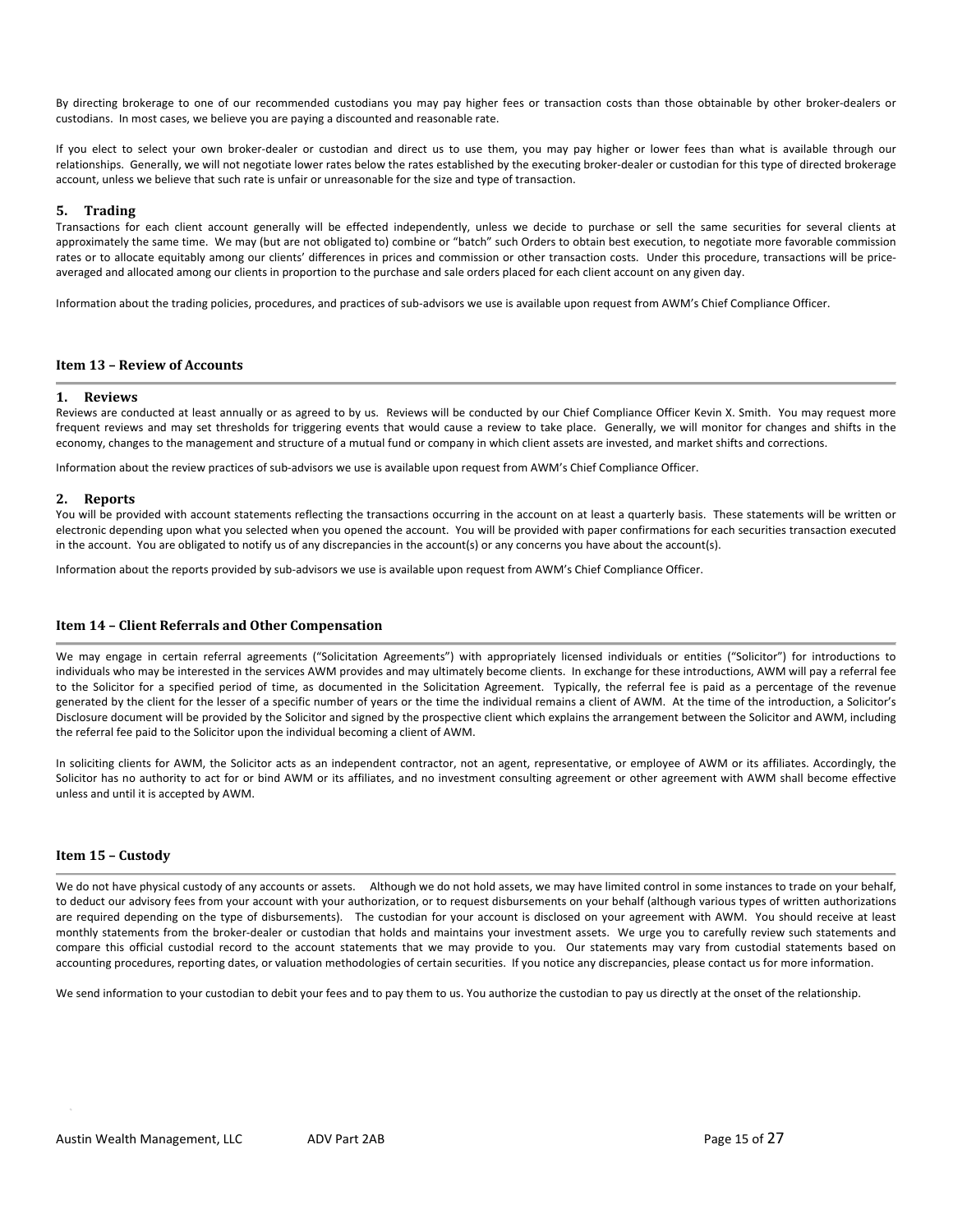# **Item 16 – Investment Discretion**

We usually receive discretionary authority from you at the beginning of an advisory relationship to select the identity and amount of securities to be bought or sold, and in some cases, to delegate investment management and trading authority to various sub-advisors with whom AWM may have an arrangement for more specialized investment management services. This information is described in the agreement you sign with us. In all cases, however, this discretion is exercised in a manner consistent with your stated investment objectives for your account.

When selecting securities and determining amounts, or when delegating such authority to sub-advisors, we observe the investment policies, limitations and restrictions you have set. For certain investments, our authority to trade securities may also be limited by certain federal securities and tax laws that require diversification of investments and favor the holding of investments once made.

We require that any investment guidelines and/or restrictions be provided to us in writing.

If we do not receive discretionary authority from you to select the type of securities and amount of securities to be bought or sold, we will only trade in your account or delegate to a sub‐advisor with your consent.

#### **Item 17 – Voting Client Securities**

As a matter of firm policy and practice, we do not have any authority to and do not vote proxies on behalf of advisory clients. You retain the responsibility for receiving and voting proxies for any and all securities maintained in your portfolios. We may provide advice to you regarding your voting of proxies. We are authorized to instruct the custodian to forward you copies of all proxies and shareholder communications relating to your account assets.

Information about the voting proxy policies of sub‐advisors we use is available upon request from AWM's Chief Compliance Officer.

#### **Item 18 – Financial Information**

We are required to provide you with certain financial information or disclosures about our financial condition. We have no financial commitment that would impair our ability to meet any contractual and fiduciary commitments to you, our client. We have not been the subject of any bankruptcy proceedings. In no event shall we charge advisory fees that are both in excess of five hundred dollars and more than six months in advance of advisory services rendered.

The firm does not currently have a condition that is reasonably likely to impair its ability to meet its contractual commitments to its clients.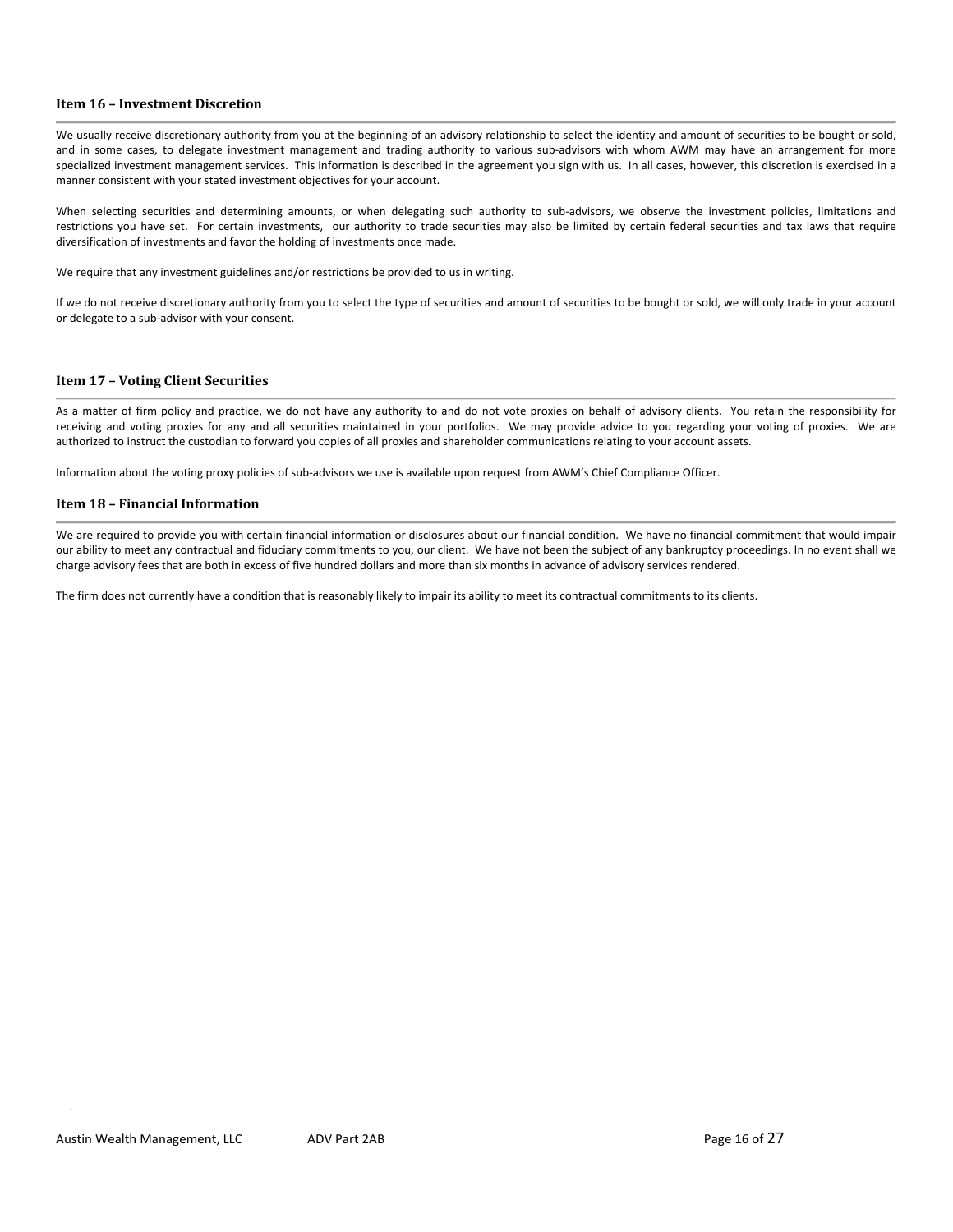**ADV Part 2B Brochure Supplement – Kevin Xavier Smith**

**Item 1 – Cover Page**

# Kevin Xavier Smith, CFA

CRD # 4762177

**Austin Wealth Management, LLC 1301 S Capital of Tx Hwy #C210 Austin, TX 78746** www.austinwealthmgmt.com **512‐467‐2000**

This Brochure supplement provides information about Kevin X. Smith and supplements the Austin Wealth Management, LLC ("AWM) Brochure. You should have received a copy of that Brochure. Please contact Derek Ripp if you did not receive the Brochure or if you have any questions about the contents of this supplement. Additional information about AWM and Kevin X. Smith is available on the SEC's website at www.adviserinfo.sec.gov.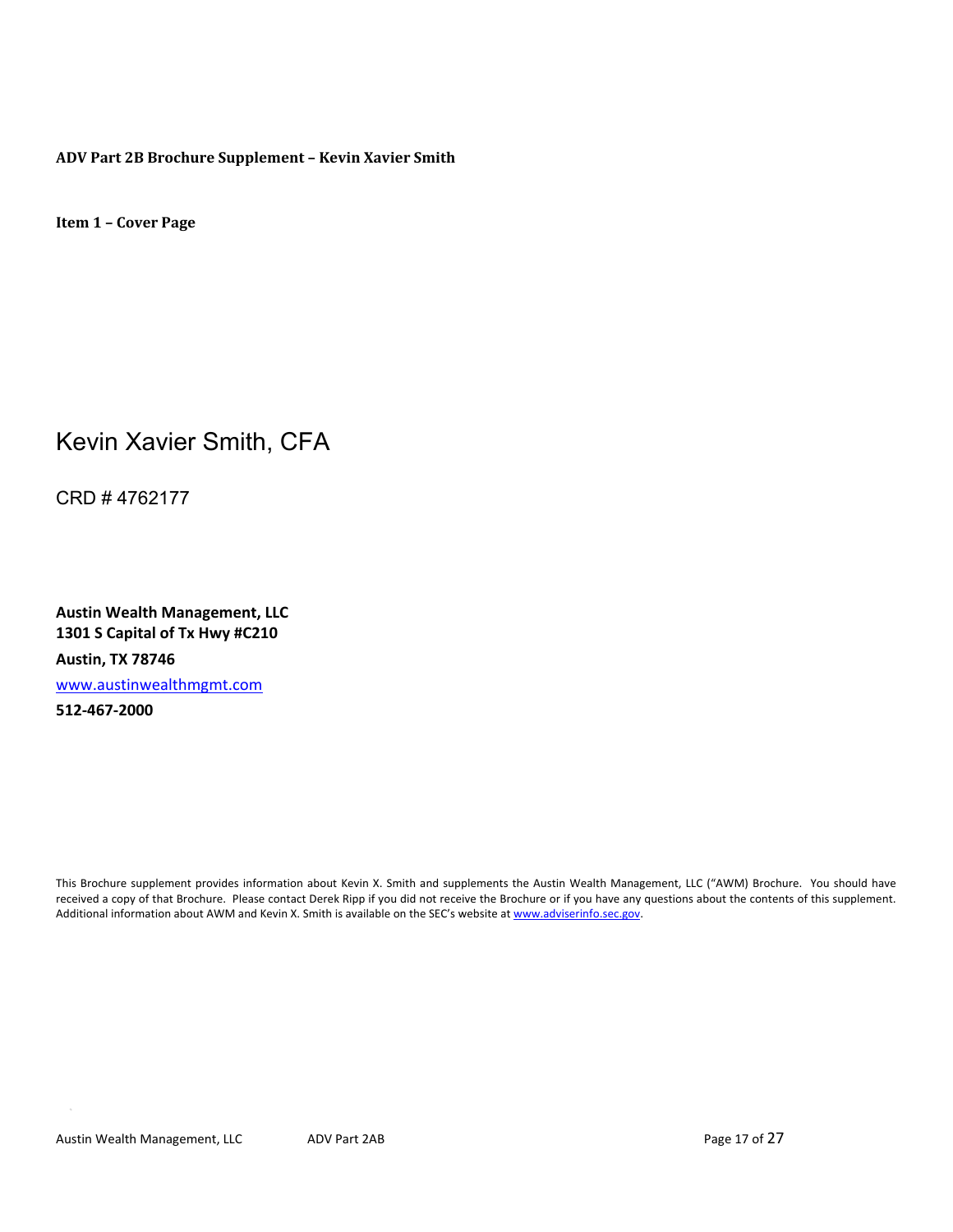# **Item 2 – Educational Background and Business Experience**

| Year of Birth: 1981 |
|---------------------|
|                     |

## **Education**

Bachelor of Business Administration in Finance 2004 McCombs School of Business The University of Texas, Austin, TX

#### **Designations**

Chartered Financial Analyst (CFA®) Charterholder 2008 CFA Institute

### **Minimum Designation Requirements**

#### **Chartered Financial Analyst (CFA®)**

The Chartered Financial Analyst (CFA®) certification is a globally recognized, graduate-level investment credential, recognized for its foundation in investment analysis and portfolio management skills, and emphasizes the highest ethical and professional standards. To attain the right to use the CFA® marks, an individual must satisfactorily fulfill the following requirements:

**Prerequisites/Experience:** Complete either an undergraduate degree and four years of professional experience involving investment decision‐making, or four years of qualified work experience (full time, but not necessarily investment related).

**Educational Requirements:** Complete a self‐study program (250 hours of study for each of the three levels).

**Examination Type:** Pass the comprehensive CFA® Certification Examination. The examination consists of three comprehensive exams which are six hours in length each.

**Ethics:** Agree to be bound by CFA Institute's Standards of Professional Conduct, a set of documents outlining the ethical and practice standards for CFA® professionals.

CFA® professionals who fail to comply with the above standards and requirements may be subject to CFA Institute's enforcement process, which could result in suspension or permanent revocation of their CFA® certification.

### **Business History**

| December 2012 - Present     | Managing Principal at Austin Wealth Management, LLC             |
|-----------------------------|-----------------------------------------------------------------|
| October 2014 – Present      | Registered Representative at Purshe Kaplan Sterling Investments |
| August 2009 - December 2012 | Managing Principal at Revel Financial                           |
| August 2003 - August 2009   | Director of Practice Management at National Financial Partners  |

# **Item 3 – Disciplinary History**

Neither AWM nor Kevin X. Smith has any disciplinary history to disclose.

# **Item 4 – Other Business Activities**

Kevin X. Smith is a registered representative of Purshe Kaplan Sterling Investments ("PKS"). He may recommend securities products that will pay him a commission through their broker‐dealer relationship. When such recommendations or sales are made, a conflict of interest exists as Kevin X. Smith may receive more commissions from the sale of these products then from providing you with advisory services. Kevin X. Smith spends approximately 20 hours per month in this role. We require that all Advisors disclose this conflict of interest when such recommendations are made. We also require Advisors to disclose to Clients that they may purchase recommended products from other representatives not affiliated with us. Our Code of Ethics requires our investment adviser representatives do what is in the client's best interests at all times. Our CCO monitors all transactions to ensure that representatives put their clients first, not the commission they may receive. The broker‐dealer also monitors all transaction to make certain they are suitable for the client.

Kevin X. Smith may recommend insurance products and may also, as an independent insurance agent, sell those recommended insurance products to Clients. The sale of these products accounts for approximately 5% of his time. When such recommendations or sales are made, a conflict of interest exists as the Insurance licensed Investment Adviser Reps earn insurance commissions for the sale of those products, which may create an incentive to recommend such products. We require that all Investment Adviser Reps disclose this conflict of interest when such recommendations are made. Also, we require Investment Adviser Reps to disclose that Clients may purchase recommended insurance products from other insurance agents not affiliated with us.

# **Item 5 – Additional Compensation**

Kevin X. Smith does not receive any economic benefits, sales awards, or other compensation in connection with providing advisory services to clients other than regular salary, revenue sharing for servicing accounts, and discretionary bonus compensation for acquiring new clients.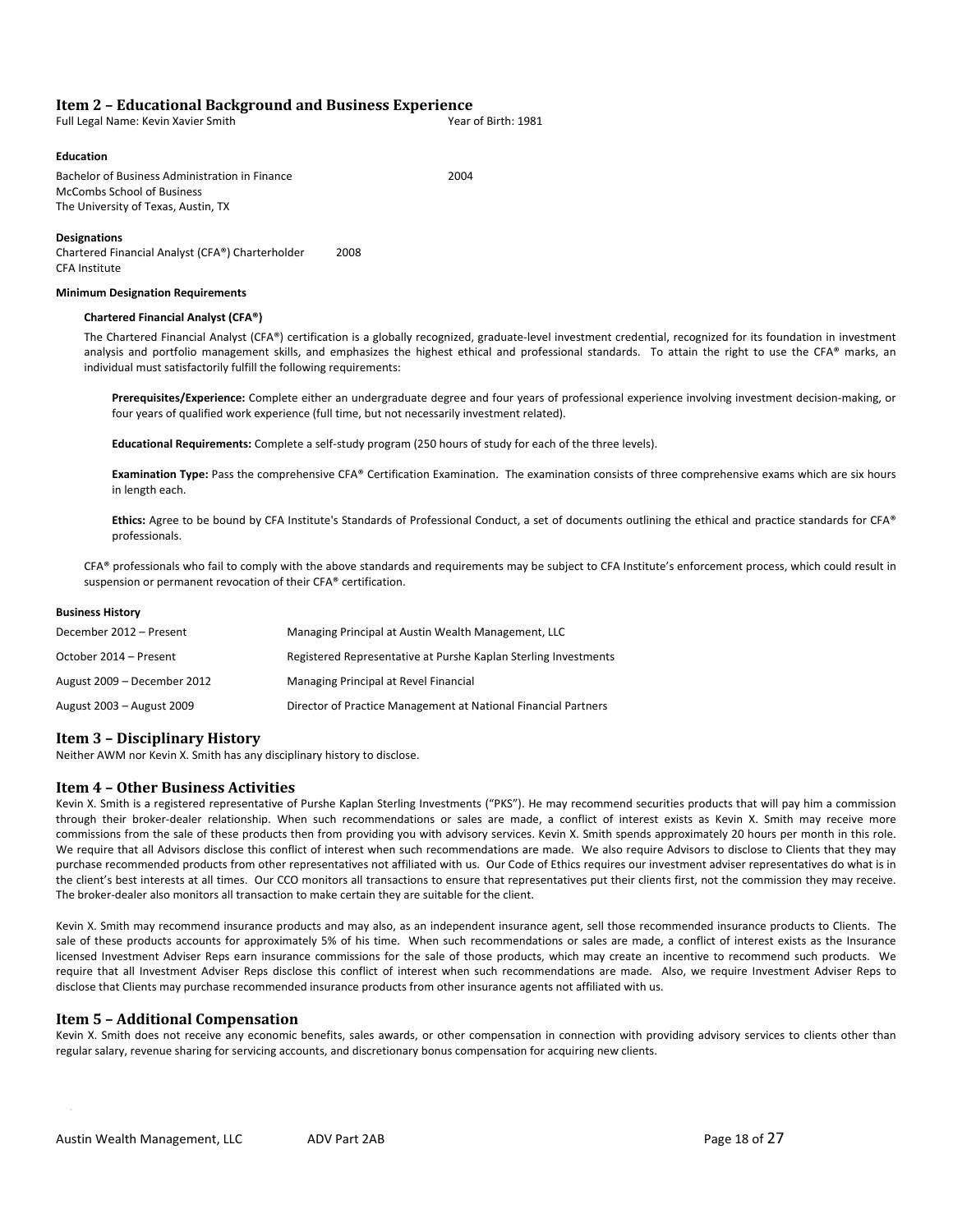# **Item 6 – Supervision**

Kevin X. Smith is a co-owner of the firm and consequently does not report to a supervisor. Derek Ripp, the firm's Chief Compliance Officer, can be contacted regarding Mr. Smith's activities.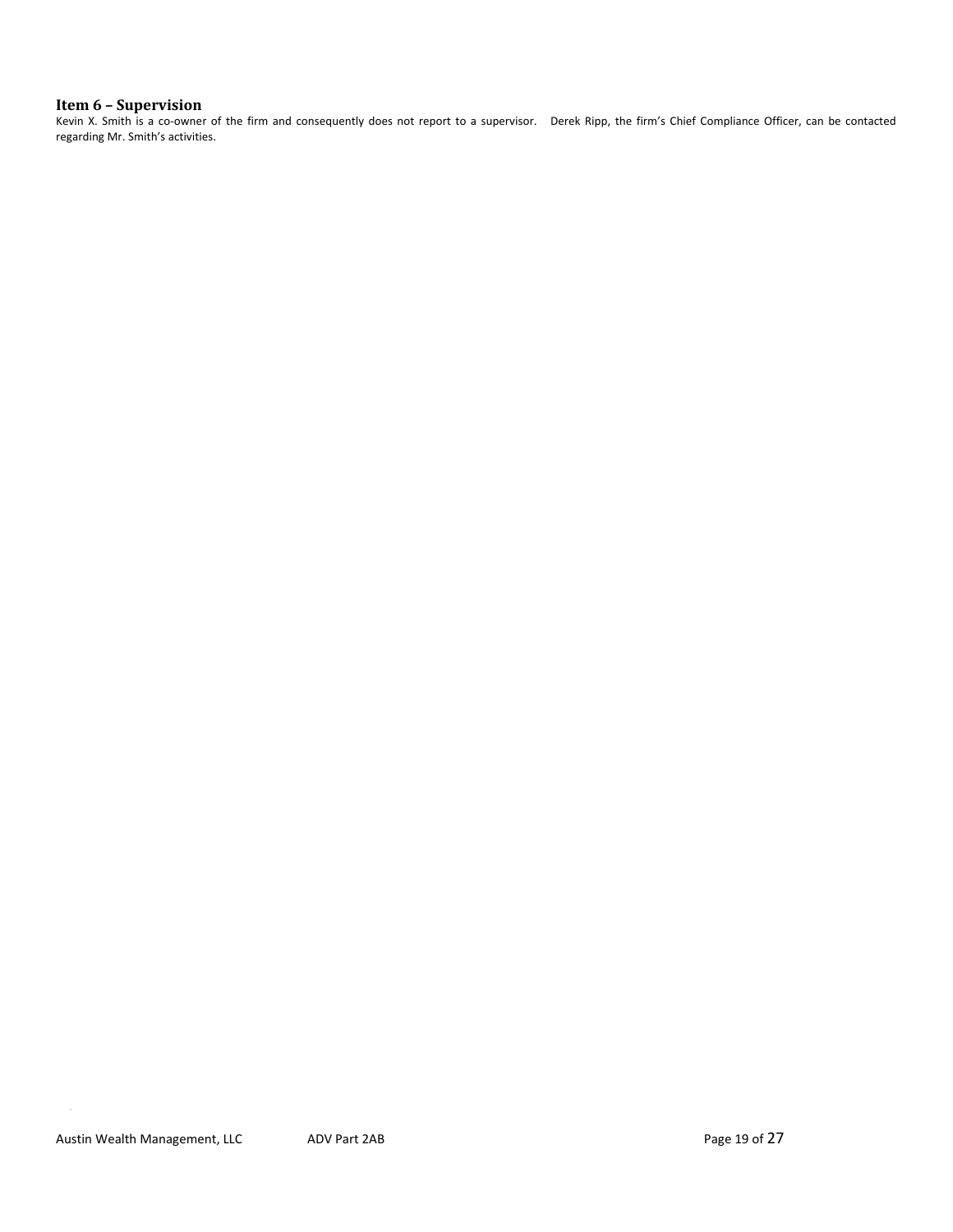**ADV Part 2B Brochure Supplement – Derek David Ripp**

**Item 1 – Cover Page**

Derek Ripp, CFP®

CRD# 6249042

**Austin Wealth Management, LLC 1301 S Capital of Tx Hwy #C210 Austin, TX 78746 (512) 467‐2003**

This Brochure supplement provides information about Derek Ripp and supplements the Austin Wealth Management, LLC ("AWM") Brochure. You should have received a copy of that Brochure. Please contact Derek Ripp if you did not receive the Brochure or if you have any questions about the contents of this supplement.

Additional information about Derek Ripp is available on the SEC's website at www.adviserinfo.sec.gov.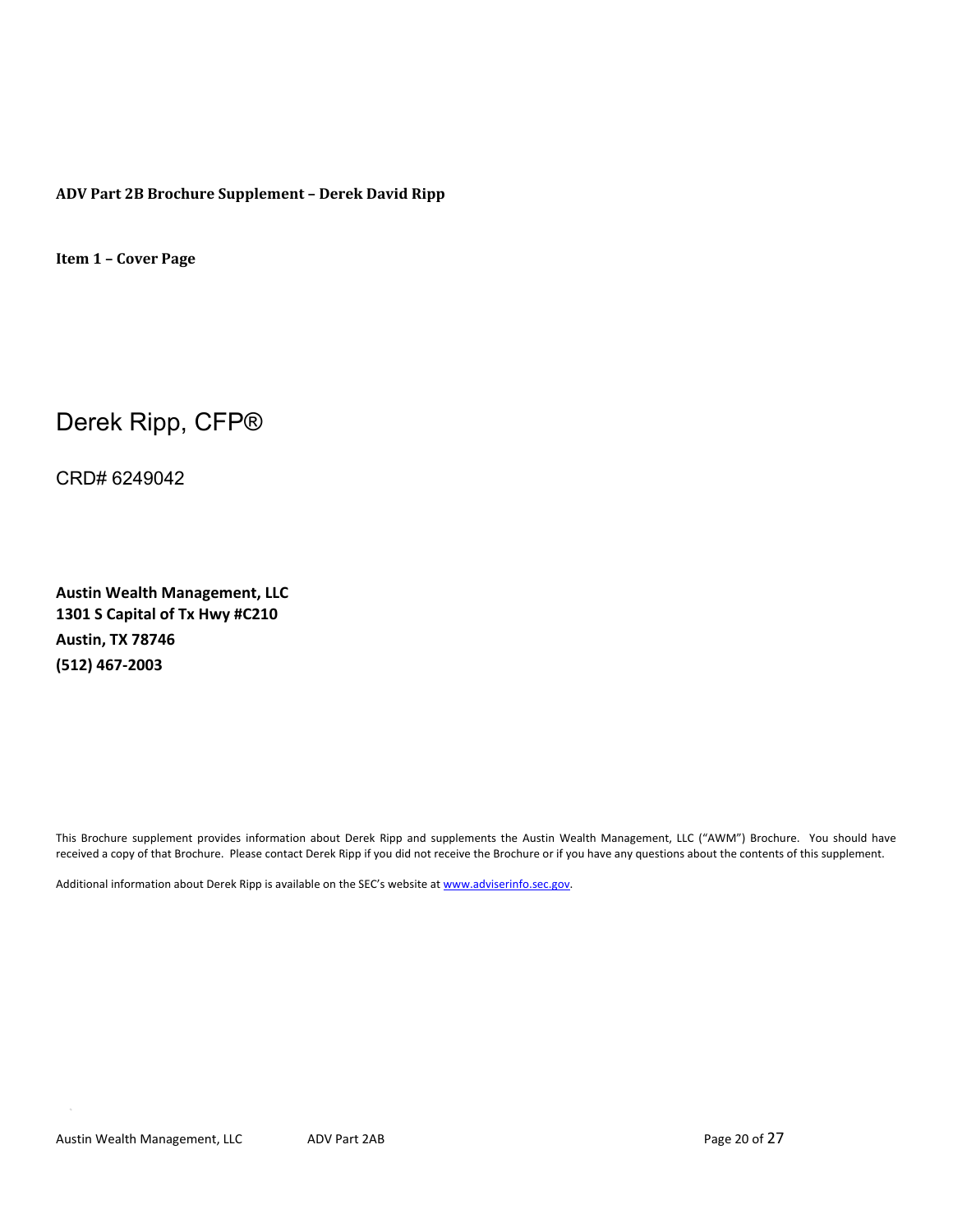# **Item 2 – Educational Background and Business Experience**

| Full Legal Name: Derek David Ripp | Year of Birth: 1974 |
|-----------------------------------|---------------------|
|                                   |                     |

## **Education**

Bachelor of Business Administration **1996** Whitewater University, Whitewater, WI

**Designations** CFP® 2003

#### **Minimum Designation Requirements**

**Certified Financial Planner (CFP®)** 

**Issuing Organization:** The Certified Financial Planner Board of Standards, Inc.

**Prerequisites/Experience Required**: 3 years of full time personal financial planning experience

**Educational Requirements:** Bachelor's Degree (or higher) from an accredited college or university

**Examination Type:** Final proctored exam

**Continuing Education/Experience Requirements:** 30 hours every 2 years

#### **Business History**

| November 2015 - Present  | Partner and Investment Adviser Representative at Austin Wealth Management, LLC |
|--------------------------|--------------------------------------------------------------------------------|
| June 2012 – October 2015 | Vice President and Registered Rep at Wealth Management, LLC                    |
| June 2012 – October 2015 | Registered Representative at Triad Advisors, Inc.                              |
| June 2012 – October 2015 | Registered Representative at Wealth Management Corporation                     |
| June 2007 - June 2012    | Registered Representative at NFP Securities, Inc.                              |
| July 2004 - June 2007    | Registered Representative at VSR Financial Services, Inc.                      |

# **Item 3 – Disciplinary History**

Neither AWM nor Derek Ripp has any disciplinary history to disclose.

# **Item 4 – Other Business Activities**

Derek Ripp may recommend insurance products and may also, as an independent insurance agent, sell those recommended insurance products to Clients. The sale of these products accounts for approximately 5% of his time. When such recommendations or sales are made, a conflict of interest exists as the Insurance licensed Investment Adviser Reps earn insurance commissions for the sale of those products, which may create an incentive to recommend such products. We require that all Investment Adviser Reps disclose this conflict of interest when such recommendations are made. Also, we require Investment Adviser Reps to disclose that Clients may purchase recommended insurance products from other insurance agents not affiliated with us.

# **Item 5 – Additional Compensation**

Derek Ripp does not receive any economic benefits, sales awards, or other compensation in connection with providing advisory services to clients other than regular salary, revenue sharing for servicing accounts, and discretionary bonus compensation for acquiring new clients.

# **Item 6 – Supervision**

Derek Ripp is supervised by Kevin Smith, Managing Principal. Mr. Smith can be contacted regarding Mr. Ripp's activities.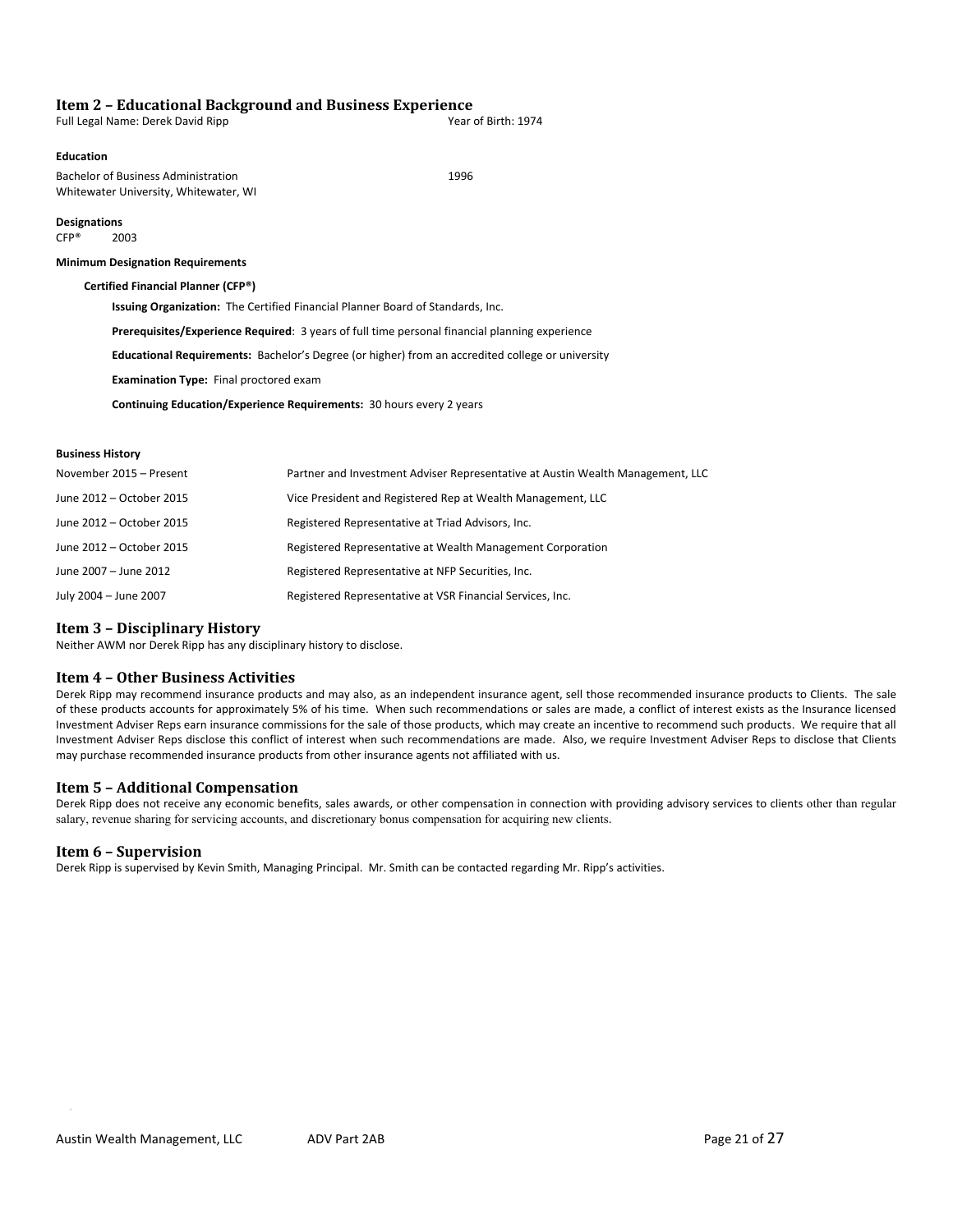**ADV Part 2B Brochure Supplement – John R. Toungate**

**Item 1 – Cover Page**

# John R. Toungate

CRD # 6143264

**Austin Wealth Management, LLC 1301 S Capital of Tx Hwy #C210 Austin, TX 78746 (512) 467‐2000**

This Brochure supplement provides information about John R. Toungate, and supplements the Austin Wealth Management, LLC ("AWM") Brochure. You should have received a copy of that Brochure. Please contact Derek Ripp if you did not receive the Brochure or if you have any questions about the contents of this supplement.

Additional information about John R. Toungate is available on the SEC's website at www.adviserinfo.sec.gov.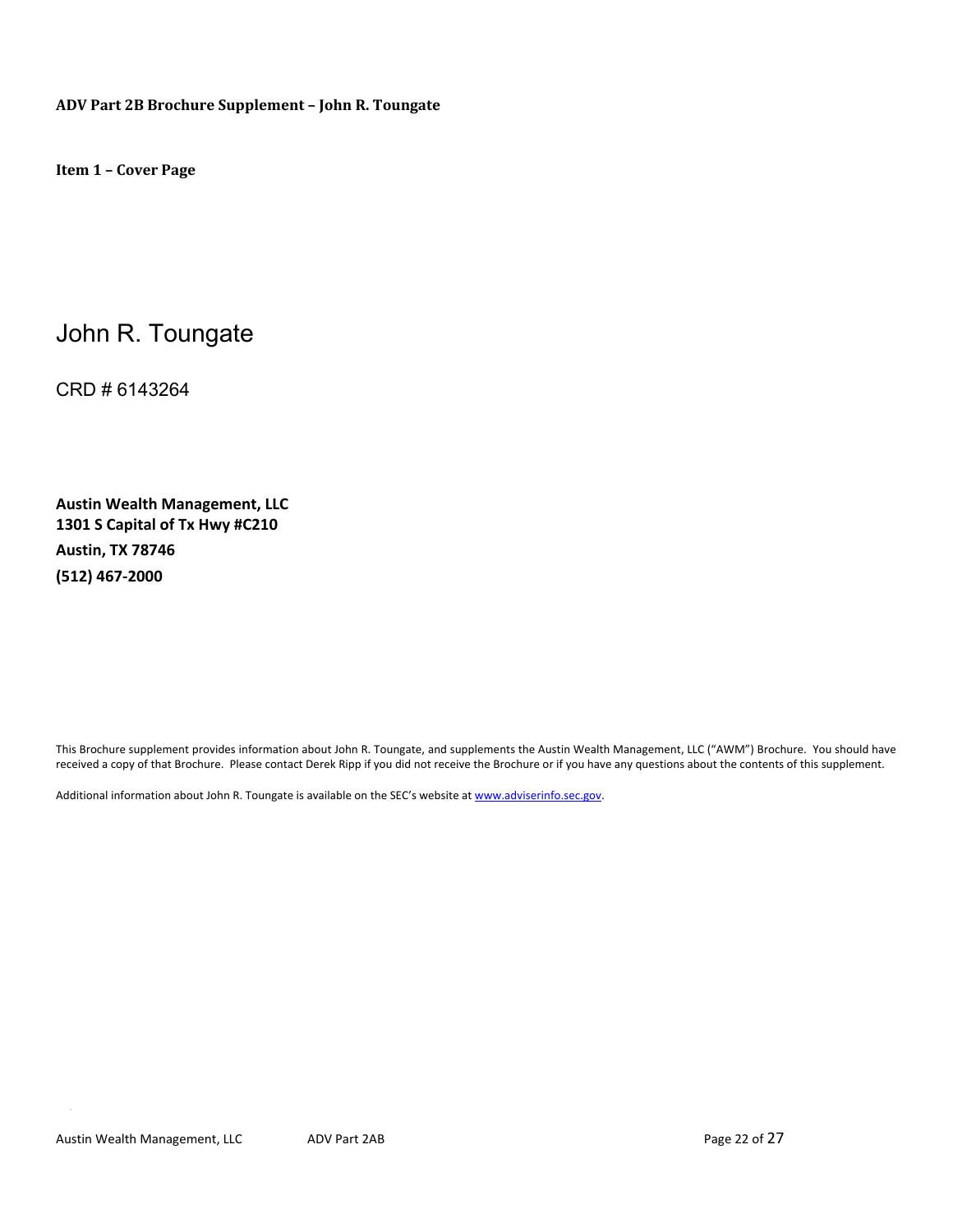# **Item 2 – Educational Background and Business Experience**

| Full Legal Name: John Raymond Toungate | Year of Birth: 1989 |
|----------------------------------------|---------------------|
|----------------------------------------|---------------------|

#### Bachelors in Arts in Economics **2012** University of Texas, Austin, TX

**Business History** February, 2019 – Present **Investment Advisor Representative at Austin Wealth Management**, LLC August, 2014 – February, 2019 Wealth Planning Analyst at UBS Financial Services, Inc. December, 2012 – August, 2014 Associate at Triad Advisors, Inc.

# **Item 3 – Disciplinary History**

Neither AWM nor John R. Toungate has any disciplinary history to disclose.

# **Item 4 – Other Business Activities**

John R. Toungate may recommend insurance products and may also, as an independent insurance agent, sell those recommended insurance products to Clients. The sale of these products accounts for approximately 5% of his time. When such recommendations or sales are made, a conflict of interest exists as the Insurance licensed Investment Adviser Reps earn insurance commissions for the sale of those products, which may create an incentive to recommend such products. We require that all Investment Adviser Reps disclose this conflict of interest when such recommendations are made. Also, we require Investment Adviser Reps to disclose that Clients may purchase recommended insurance products from other insurance agents not affiliated with us.

# **Item 5 – Additional Compensation**

John R. Toungate does not receive any economic benefits, sales awards, or other compensation in connection with providing advisory services to clients other than regular salary, revenue sharing for servicing accounts, and discretionary bonus compensation for acquiring new clients.

# **Item 6 – Supervision**

John R. Toungate is supervised by Kevin Smith, Managing Principal, who can be contacted regarding Mr. Toungate's activities.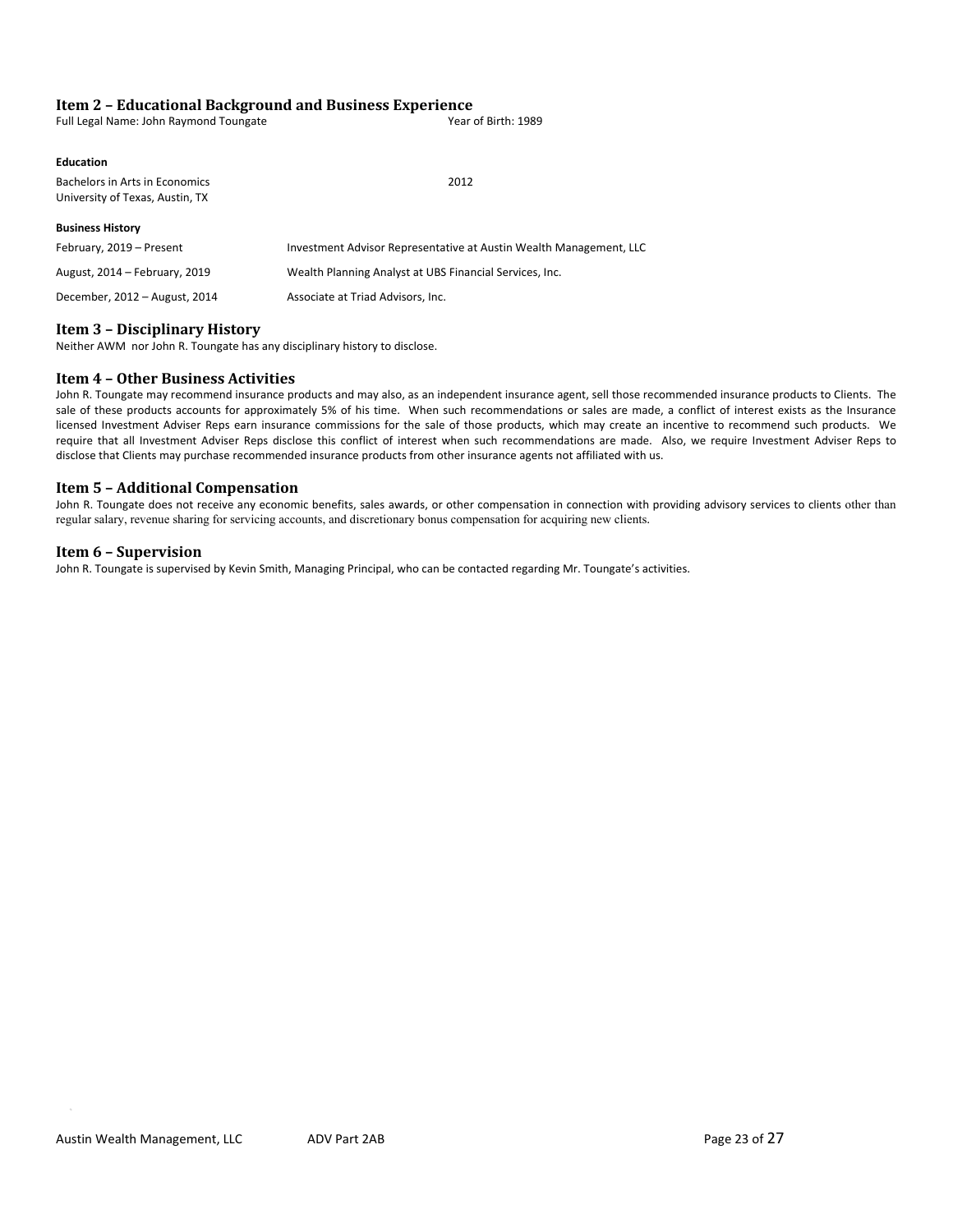**ADV Part 2B Brochure Supplement – Matthew Weston Pierce**

**Item 1 – Cover Page**

# Matthew Weston Pierce, CFA

CRD # 5617359

**Austin Wealth Management, LLC 1301 S Capital of Tx Hwy #C210 Austin, TX 78746 (512) 467‐2000**

This Brochure supplement provides information about Matthew W. Pierce and supplements the Austin Wealth Management, LLC ("AWM) Brochure. You should have received a copy of that Brochure. Please contact Derek Ripp if you did not receive the Brochure or if you have any questions about the contents of this supplement. Additional information about AWM and Matthew W. Pierce is available on the SEC's website at www.adviserinfo.sec.gov.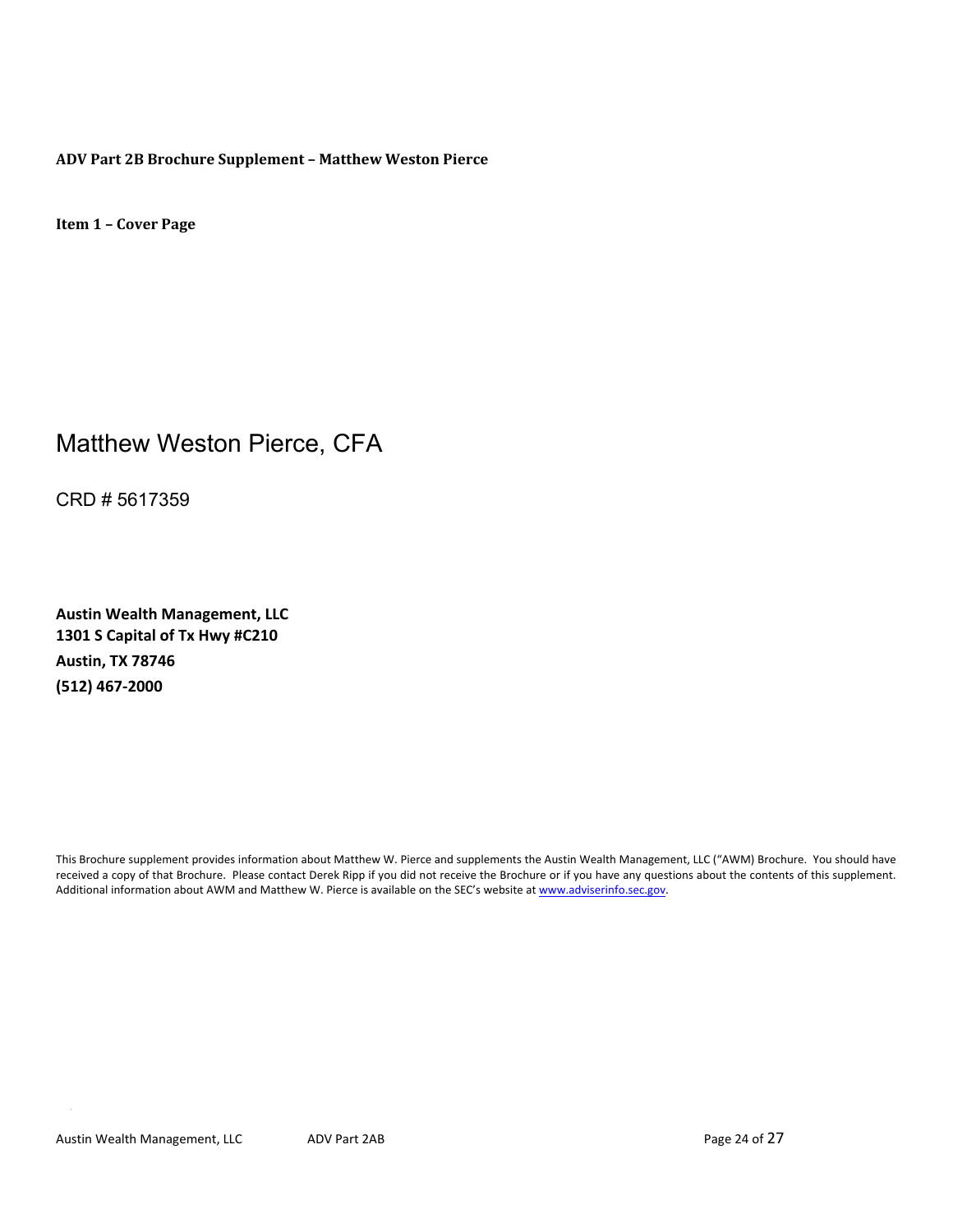# **Item 2 – Educational Background and Business Experience**

| Full Legal Name: Matthew Weston Pierce | Year of Birth: 1986 |
|----------------------------------------|---------------------|
|----------------------------------------|---------------------|

# **Education**

Bachelor of Arts in International Relations **2008** Syracuse University

**Designations**

Chartered Financial Analyst (CFA®) Charterholder 2018 CFA Institute

#### **Minimum Designation Requirements**

#### **Chartered Financial Analyst (CFA®)**

The Chartered Financial Analyst (CFA®) certification is a globally recognized, graduate-level investment credential, recognized for its foundation in investment analysis and portfolio management skills, and emphasizes the highest ethical and professional standards. To attain the right to use the CFA® marks, an individual must satisfactorily fulfill the following requirements:

**Prerequisites/Experience:** Complete either an undergraduate degree and four years of professional experience involving investment decision‐making, or four years of qualified work experience (full time, but not necessarily investment related).

**Educational Requirements:** Complete a self‐study program (250 hours of study for each of the three levels).

**Examination Type:** Pass the comprehensive CFA® Certification Examination. The examination consists of three comprehensive exams which are six hours in length each.

**Ethics:** Agree to be bound by CFA Institute's Standards of Professional Conduct, a set of documents outlining the ethical and practice standards for CFA® professionals.

CFA® professionals who fail to comply with the above standards and requirements may be subject to CFA Institute's enforcement process, which could result in suspension or permanent revocation of their CFA® certification.

#### **Business History**

| July, 2021 - Present             | Investment Adviser Representative at Austin Wealth Management, LLC            |
|----------------------------------|-------------------------------------------------------------------------------|
| October, 2014 to June, 2021      | Director of Research & Trading at The Wealth Consulting Group                 |
| October, 2014 to July, 2020      | Administrative Associate at LPL Financial, LLC                                |
| February, 2011 to October, 2014  | Registered Representative at New England Securities                           |
| August, 2010 to October, 2014    | Licensed Agent at Wealth Consulting Group (NEF)                               |
| July, 2005 to August, 2010       | Freelance work at Trade Shows                                                 |
| November, 2008 to December, 2009 | Registered Administrative Assistant at Girard Securities, Inc.                |
| August, 2008 to October, 2009    | Investment Advisory Representative at United Capital Financial Advisors, Inc. |

#### **Item 3 – Disciplinary History**

Neither AWM nor Matthew W. Pierce has any disciplinary history to disclose.

#### **Item 4 – Other Business Activities**

Matthew W. Pierce may recommend insurance products and may also, as an independent insurance agent, sell those recommended insurance products to Clients. The sale of these products accounts for approximately 5% of his time. When such recommendations or sales are made, a conflict of interest exists as the Insurance licensed Investment Adviser Reps earn insurance commissions for the sale of those products, which may create an incentive to recommend such products. We require that all Investment Adviser Reps disclose this conflict of interest when such recommendations are made. Also, we require Investment Adviser Reps to disclose that Clients may purchase recommended insurance products from other insurance agents not affiliated with us.

# **Item 5 – Additional Compensation**

Matthew W. Pierce does not receive any economic benefits, sales awards, or other compensation in connection with providing advisory services to clients other than regular salary, revenue sharing for servicing accounts, and discretionary bonus compensation for acquiring new clients.

#### **Item 6 – Supervision**

Matthew W. Pierce is supervised by Kevin Smith, Managing Principal, who can be contacted regarding Mr. Pierce's activities.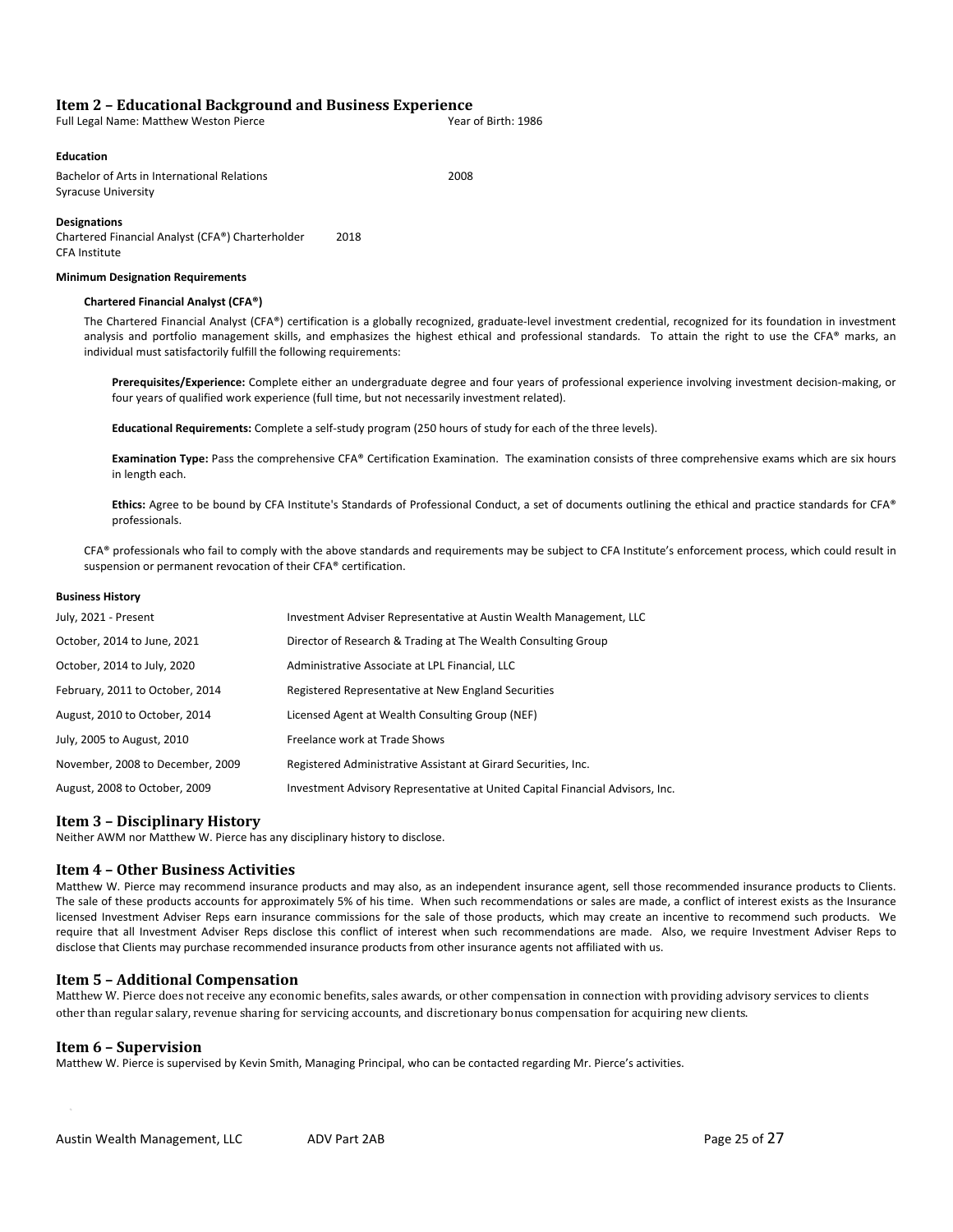**ADV Part 2B Brochure Supplement – Michael Shane McDougald, CFP®**

**Item 1 – Cover Page**

# Michael Shane McDougald, CFP®

CRD# 3108516

**Austin Wealth Management, LLC 1301 S Capital of Tx Hwy #C210 Austin, TX 78746 (512) 467‐2003**

This Brochure supplement provides information about Michael Shane McDougald and supplements the Austin Wealth Management, LLC ("AWM") Brochure. You should have received a copy of that Brochure. Please contact Derek Ripp if you did not receive the Brochure or if you have any questions about the contents of this supplement.

Additional information about Michael Shane McDougald is available on the SEC's website at www.adviserinfo.sec.gov.